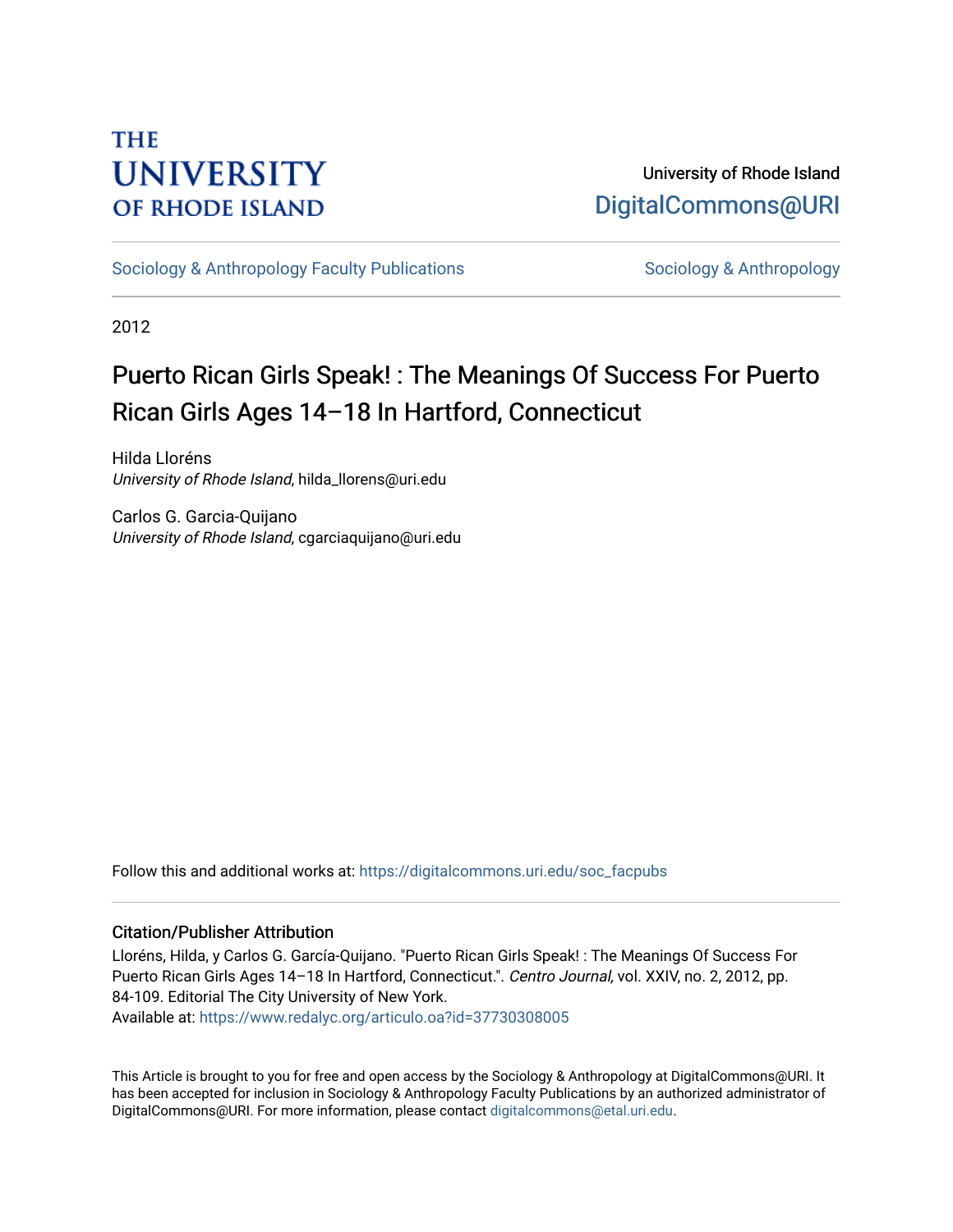

Centro Journal ISSN: 1538-6279 centro-journal@hunter.cuny.edu The City University of New York Estados Unidos

Lloréns, Hilda; García-Quijano, Carlos G. Puerto Rican Girls Speak! : The Meanings Of Success For Puerto Rican Girls Ages 14–18 In Hartford, Connecticut. Centro Journal, vol. XXIV, núm. 2, 2012, pp. 84-109 The City University of New York New York, Estados Unidos

[Available in: http://www.redalyc.org/articulo.oa?id=37730308005](http://www.redalyc.org/articulo.oa?id=37730308005)

- [How to cite](http://www.redalyc.org/comocitar.oa?id=37730308005) Þ
- [Complete issue](http://www.redalyc.org/fasciculo.oa?id=377&numero=30308)
- [More information about this article](http://www.redalyc.org/articulo.oa?id=37730308005) Þ
- [Journal's homepage in redalyc.org](http://www.redalyc.org/revista.oa?id=377)  $\mathbb P$



Scientific Information System Network of Scientific Journals from Latin America, the Caribbean, Spain and Portugal Non-profit academic project, developed under the open access initiative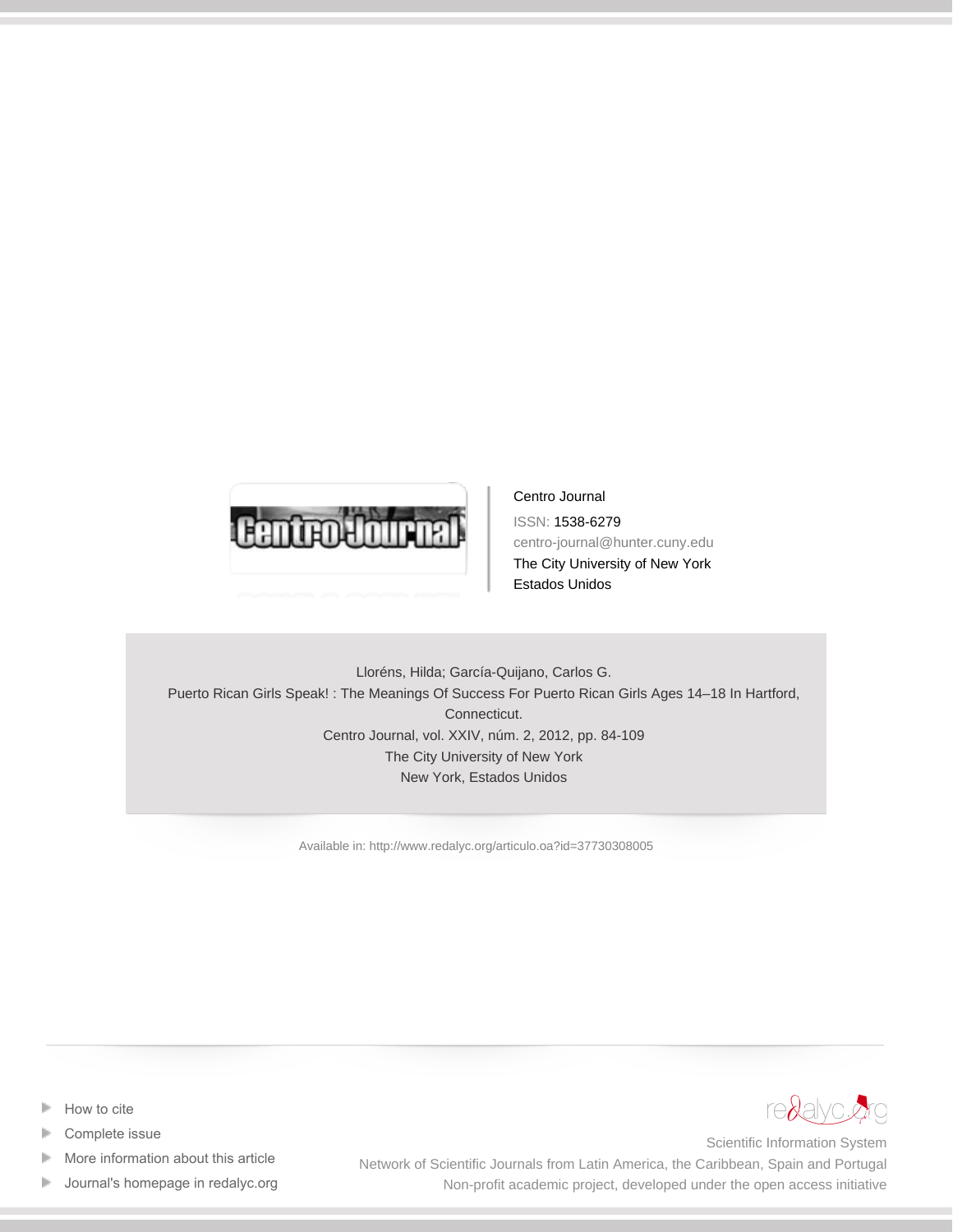volume xxiv • number ii • fall 2012

# *Puerto Rican Girls Speak!*: The Meanings Of Success For Puerto Rican Girls Ages 14–18 In Hartford, Connecticut

**hilda lloréns and carlos garcía-quijano**

#### **abstract**

This article reports on findings from "Puerto Rican Girls Speak!*,"* an ethnographic research project carried out during the Spring of 2010 in Hartford, Connecticut, with 18 third-generation Puerto Rican girls ranging in age from 14 to 18 years old. Using mixed ethnographic methods, we examined the ways in which low-income, urban Puerto Rican girls defined success in their lives. For the girls who participated in this study, success is a multidimensional phenomena that includes happiness, wellbeing, life satisfaction, economic independence and stability, and fulfilling social relationships. We explored the role of family, reciprocity, and formal education networks in shaping the girls' beliefs about success, as well as their effect on the girls' ability to achieve success in life. Urban minority girls often struggle to balance the multiple domains of life that comprise success. [Key words: adolescents, Puerto Ricans, definitions of success, well-being, Hartford]

Hilda Lloréns (hilda.llorens@gmail.com) is Visiting Assistant Professor of Ethnic Studies at the Center for the Study of Race and Ethnicity in America at Brown University. She has published on the representations of race, blackness, and gender in Puerto Rican art, popular culture, racism in primary education, and Latina body/beauty ideals and plastic surgery.

Carlos G. García-Quijano (cgarciaquijano@mail.uri.edu) is an Assistant Professor of Anthropology at the University of Rhode Island. His research and scholarly interests include Ecological Anthropology, Cognitive Anthropology, and the use of mixed ethnographic methods to understand complex sociocultural phenomena, such as success, happiness, and well-being.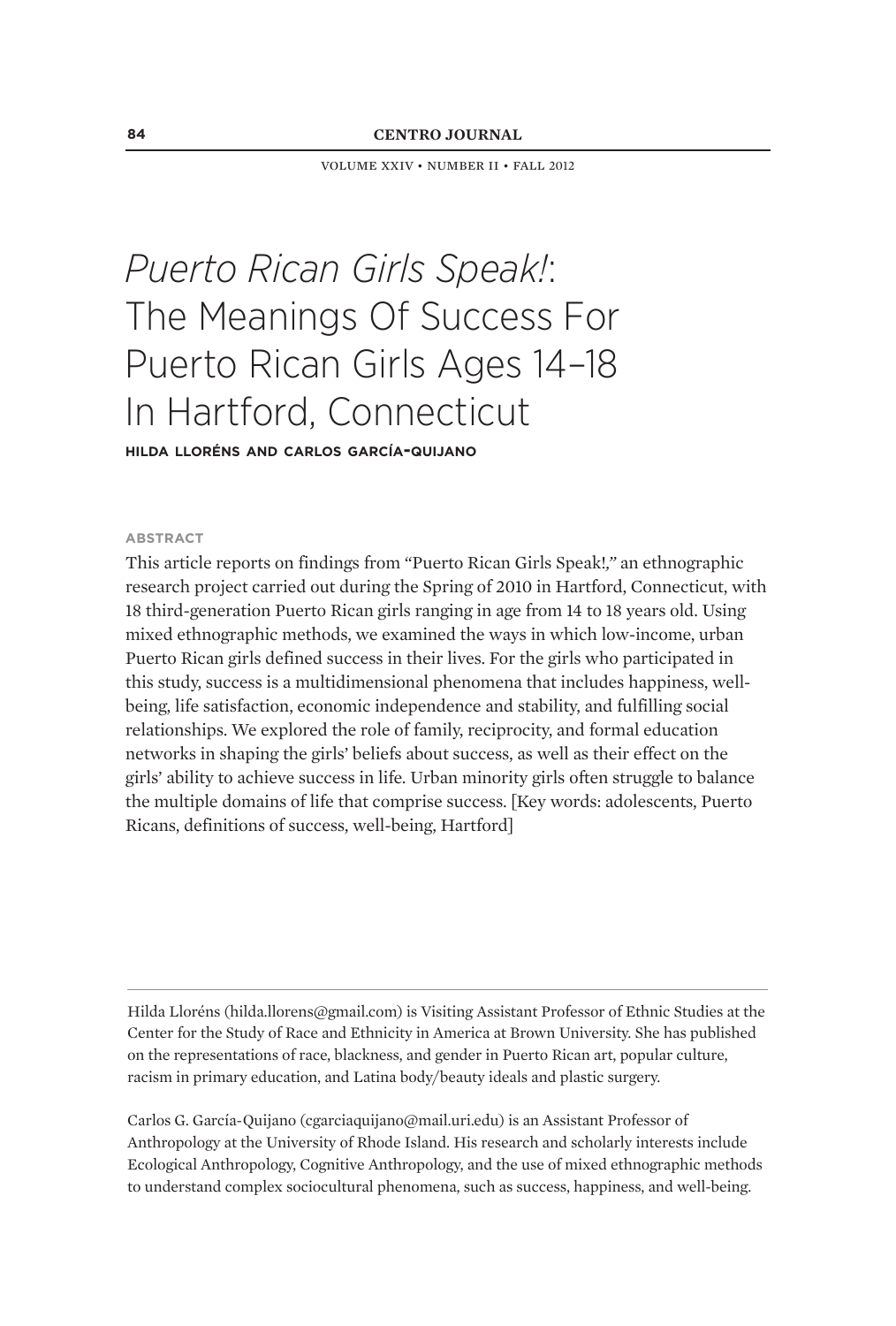*"I am not successful right now. There are things I want to accomplish, but I need help. I grew up too fast! I feel like I have lived the life of a grown up, when I should have been living the life of a child."* 

*—*Destiny, 18 years old

**this article reports findings of** *puerto rican girls speak!* **(prgs! hereafter), an ethnographic research project begun in the spring of 2010 in hartford, connecticut, with 18 third-generation, puerto rican girls.** Most of the existing research about success among urban, low-income youth of color limits definitions of success to school achievement (Farkas et al. 1990; Fordham 1996; Nieto 2000; Ogbu 1974, 1978, 1982, 1987a, 1987b; Suarez-Orozco 1987; Trueba 1987; Trueba and Delago-Gaitan 1988). Aside from a limited number of studies in the positive youth development literature (e.g., Catalano, et al. 2004; Dryfoos 1997; Masten, Best and Garmezy 1990; Pittman and Fleming 1991; Thakral and Vera 2006), the success of low-income or minority youth as a total social and cultural (beyond scholastic or monetary) phenomena remains largely understudied. Even less understood are the "emic" (the youth's own) definitions and measures of what is success, what it means to be successful in life, and how beliefs about success affect behavior and the decisionmaking of adolescents. The PRGS! study asked: What, for Hartford-Puerto Rican girls, does it mean to be successful?; and How do their beliefs and cultural models about success affect their behavior and expectations in life?

Answering these questions is important for several reasons: First, "success" is a broad, culture-bound, multidimensional phenomena related to issues pertaining to a person's sense of well-being, their family and surrounding social contexts, opportunities to make a living satisfactorily in culturally acceptable ways, personal, cultural, and ethnic identity, sense of control over their lives, and other related topics (Freeman et al. 1981; García-Quijano 2006, 2009; Masten and Coatsworth 1995). Second, culturally shared beliefs and models of success are powerful motivators of behavior. As people go through their life stages as members of a society, they will be drawing on their culturally agreed-upon definitions of success to set goals and seek tools that will enable them to approximate a successful life. Third, culturally bound and agreed-upon beliefs, and models of success may vary between and within social settings and also change over time. It is thus important to gather empirical data about the range of ideas and beliefs about success that young people are exposed to in the variety of social settings that comprise their lives, including not only the formal schooling and paid labor social context, but also their nuclear and extended families, neighborhoods, religious and ethnic groups, and others. For minority and low-income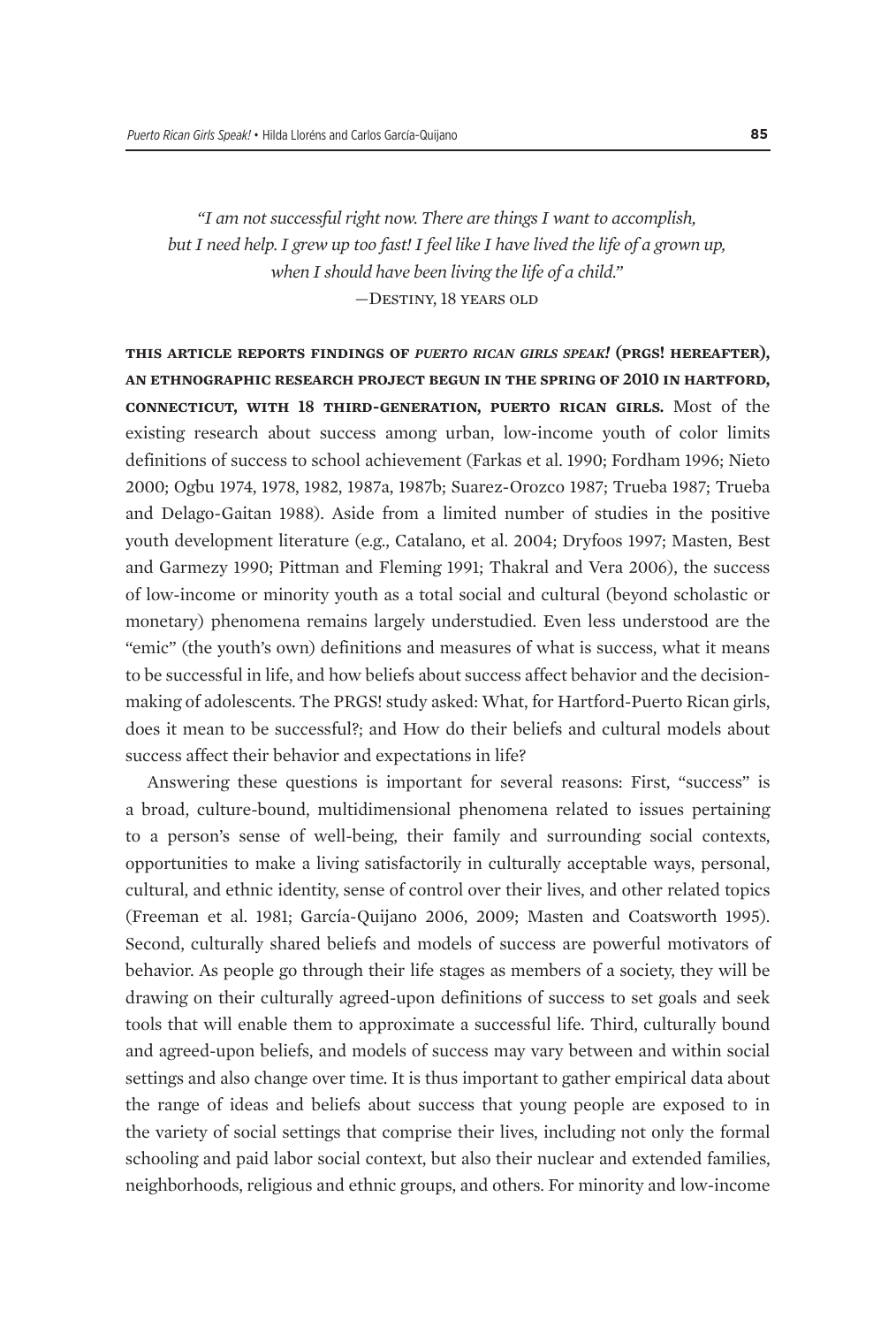inner city youths who often have less access to a high-quality education system and accompanying social connections, these other domains of life success play an especially important role in influencing whether the youths manage to achieve what they, their peers, family, and community consider to be a successful life.

#### **Success and Puerto Rican Girls in Urban U.S.**

Puerto Rican youth have long been described as failing to achieve school and economic success in the U.S. (Glazer and Moynihan 1963; Lewis 1966; Treschan 2010). Moreover, Puerto Rican girls living in urban low-income settings have been identified as one of the groups "most negatively impacted by unequal schooling opportunities" (Rolón-Dow 2007: 350). Even more dismal are findings that reveal that among Puerto Ricans, the school drop-out rates for females is higher than for their male counterparts (AAUW 1992; Rolón 2000). Puerto Ricans have been identified as "less likely to finish high school, attend post-secondary education, and obtain a college degree than their White, African-American, or Asian-American counterparts" (Rolón-Dow 2007: 350; see also Bauman and Graf 2003; Flores-González 2002; Ginorio and Huston 2001; Jasinski 2000).

Though these findings are discouraging, there are also indications that life for Puerto Ricans in the U.S. has improved over the last two-decades. For example, Collazo, Ryan and Bauman (2010: 6) report that, "where only 53 percent of mainland Puerto Ricans had a high school diploma or equivalent in 1990, it was 73 percent in 2008." They also found that while the income of Puerto Ricans remains lower than that of other Hispanics in the U.S., poverty rates for Puerto Ricans have decreased (2010: 11). Furthermore, as Antrop-González, Vélez, and Garrett have shown in several publications (2003, 2004, 2007, 2008, 2010), low-income youth of color, and Puerto Rican youth in particular, are capable of achieving at high scholastic levels.

 In terms of overall quality of life, recent findings indicate that the multiple pressures Latina girls face might be leading a disproportionately large number to attempt suicide. A CNN report based on Zayas' (2008) research portrays many Latina girls as "trapped between two worlds," suffering from stress related to a lack of cultural consonance (Dressler 2007) between the expectations set forth by formal, mainstream institutions and those of their families and communities (Zayas 2008; Yager 2009).

In December 2009, a Pew Hispanic Center (PHC) report entitled "Between Two Worlds: How Young Latinos Come of Age in America" found that even as Latino youth report high levels of life satisfaction, their school drop-out rates are high and their college completion rates low, even when they acknowledge that a college education is important to achieving success in their lives. This study also found that the agreed-upon importance of obtaining a college education for achieving life success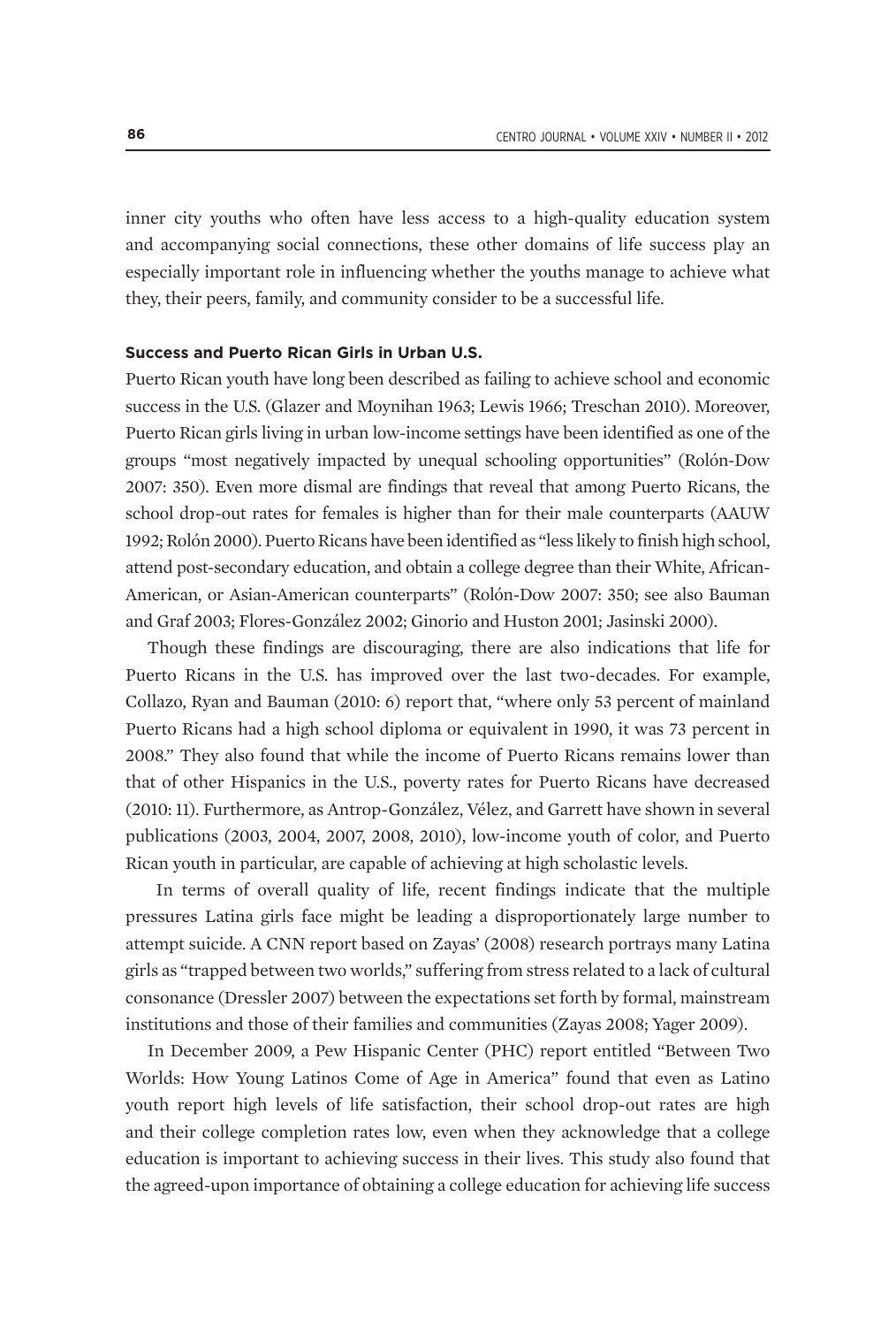decreases by generation. Such findings point to a gradual change between educational aspirations and behavior. If school is not the only source from which girls derive expectations and models of success, what are the other sources in their lives from which they might derive success?

#### **Hartford, CT**

Hartford is a relatively small city with a population totaling 124,775 persons (2010 Census). At 32.6 percent, Puerto Ricans make up the single largest Latino group living within the city and Hartford ranks 8th in terms of the concentration of Puerto Ricans living in U.S. cities (Bergad 2010: 11). The history of Connecticut's Puerto Rican population spans over 50 years. They were first identified as a new "immigrant" group to the state in the early 1950s, and by the 1960s there were over 15,000 Puerto Ricans living in the state (Cruz 1997, 1998; Glasser 1997). They first arrived in Connecticut to work in the thriving tobacco and fruit fields as well as in the poultry industry. Similar to the history of migration and settlement in cities where large numbers of Puerto Ricans live (e.g., Chicago: Pérez 2004; Ramos-Zayas 2003), there are two main trajectories of arrival to Connecticut: 1) they move to the state after having spent time in New York City or in other U.S. cities; and 2) they arrive directly from Puerto Rico, to join family members, and/or are recruited by employers (as was the case with fieldworkers in the early days of migration).

Even though many of the jobs that Puerto Ricans once occupied in Connecticut disappeared or moved overseas, the number of Puerto Ricans living in the state has continued to increase. According to the 2010 Census, Puerto Ricans represent the largest Hispanic group in Connecticut. Much of the work on Puerto Ricans living in U.S. cities describes migration experiences and its structural ramifications. While this is of course important, this study seeks to update that experience; for these girls, migration is largely passed down to them as historical memory, even as their lives and current reality are significantly framed by the migration experience of their grandparents and parents.

Hartford's South End is comprised of predominantly Puerto Rican neighborhoods that have been described as some of the city's poorest. Like many young people living in similar situations, Hartford-born Puerto Rican girls frequently find themselves negotiating stressful environments associated with poverty, neighborhood violence, and under-funded schools (Berg et al. 2009). These factors put them at increased risk of dropping out of school, having lower literacy rates, experiencing higher unemployment, engaging in behaviors involving sex, violence, and drugs, which can lead to involvement in the criminal justice system. It is estimated that 25 percent of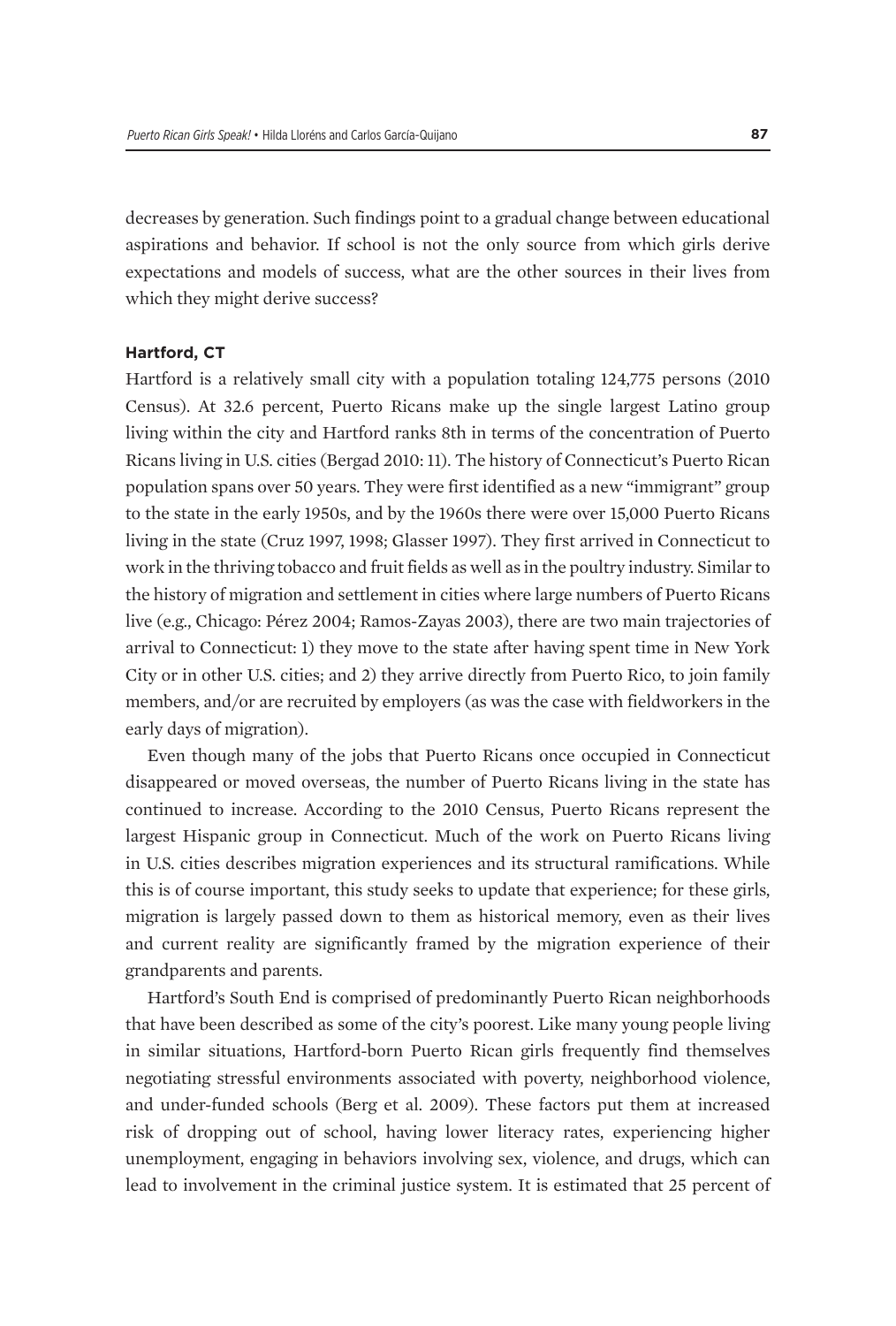adolescents in the U.S. are at serious risk of not achieving "productive adulthood" (Eccles and Gootman 2002), and this proportion is even more pronounced among urban, low-income youth of color.

The remainder of this article will detail our ethnographic study on the meanings of success for a group of Hartford's South End adolescent (14–18 years-old) girls, our findings, and the implications for helping girls in similar socioeconomic and life circumstances to achieve successful, productive lives.

#### **Methods**

We used ethnographic methods to: 1) examine the ways in which urban Puerto Rican girls defined success; and 2) to determine the role that family and neighborhood reciprocity networks play in shaping the girls' definitions of success. We also asked the girls to describe their social contexts, including their neighborhoods, homes, and schools, focusing on the role that key people in each of these social sites play in shaping the girls' definitions and exemplars of success. We thus examined the girls' social networks and how people in their family and non-family networks support and/or exemplify the girls' views and ideas about success.

Beginning in March and ending in June 2010, the PRGS! team conducted a total of 64 interviews with 18 mainland-born and raised Puerto Rican girls, ranging in age from 14 to 18 years, from Hartford's South End neighborhoods.2 Initially, girls were recruited through PeaceBuilders, an initiative sponsored by the Hartford Office for Youth Services that works with youth ages 13–18 to steer them away from violence and engage them in positive development. Of the 18 girls who participated in PRGS!, 6 are part of the PeaceBuilders initiative. We sought to broaden the sample, and colleagues at the Institute for Community Research (ICR) working in the Youth Action Research Institute (YARI) Urban Education project helped recruit other girls to represent a diverse range of life trajectories and experiences. Interviews took place at the ICR, specifically within the YARI, which trains adolescents in the use of action research for personal, group, and community development.

Each girl was interviewed a total of four times and each interview lasted between one to one and a half hours in length. The first interview focused on eliciting definitions of success and life satisfaction. The second asked about support from family and friends, ethnic identity and language, and included a "success cards" sorting exercise. The third interview focused on access to media, information, and knowledge (e.g., books, newspapers, magazines, computers, and social networking sites), and on well-being (theirs and their families). Finally, the fourth interview focused on relationships, sex, and knowledge about illegal drugs.3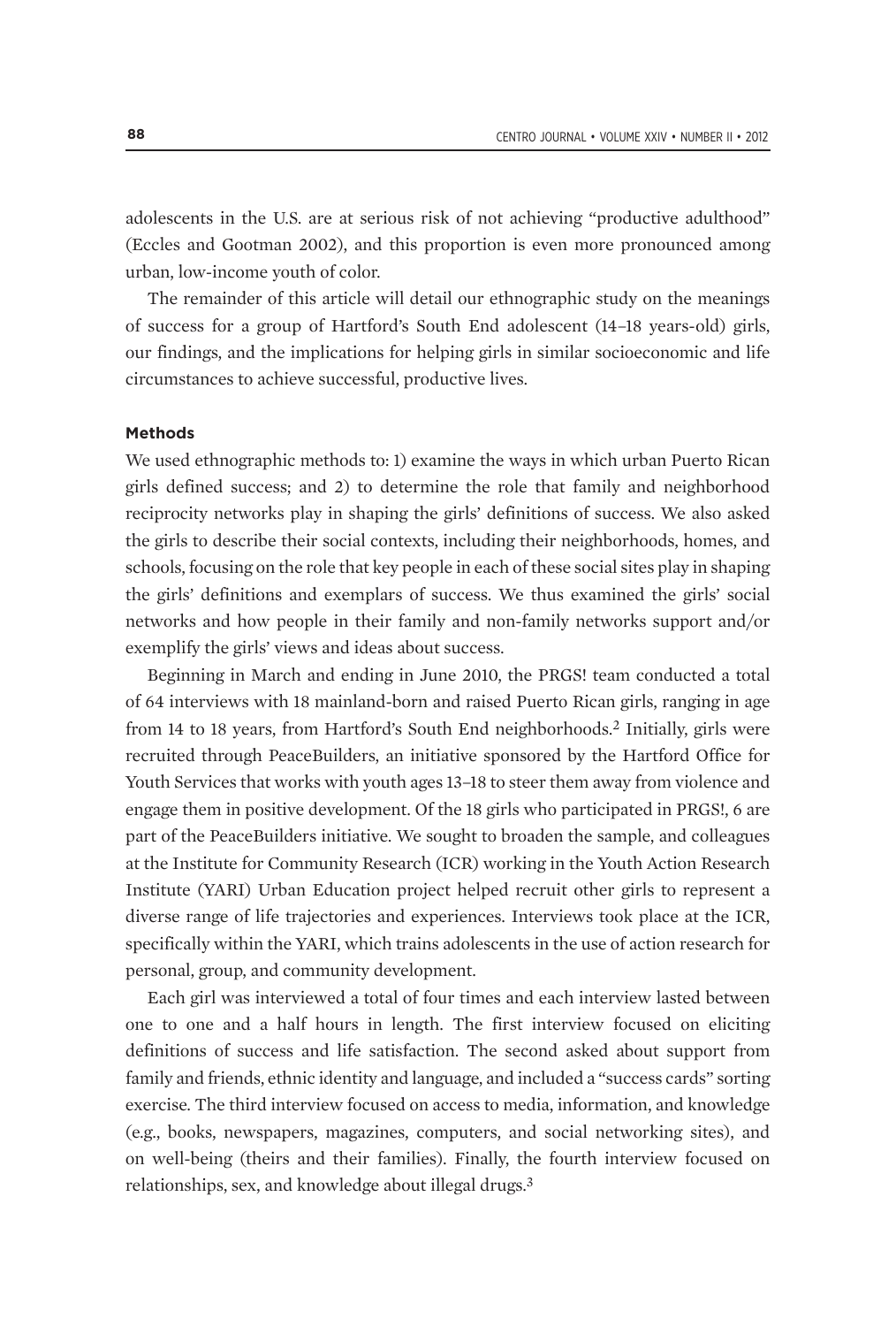#### *Success Cards Sorting Exercise*

The interview protocols were developed as part of a "working" group consisting of ICR researchers and youth workers who suggested that parts of the interviews be interactive. Previous research on youth at ICR had found that this population tends to engage more deeply and respond more positively when asked to complete interview tasks on their own. And so, as part of the interviews, we provided the girls with 23 laminated cards that expressed qualities or activities that might characterize potentially successful people (see Table 1). The phrases on the cards (e.g., "is happy," "has kids," "has high-school diploma," etc.) were also conceived from several meetings with the protocol-development working group, especially with assistance from Hartford-youth working at ICR.

We asked the girls to sort the cards, attributing the qualities or activities represented on the cards to people of four different success rates, from "very successful" to "not at all successful." The results enabled us to create a prototypical profile of a successful person, according to Hartford-Puerto Rican girls in this study.

#### *Reliance on Social Networks*

To assess the girls' and their familes' reliance on social reciprocity networks and the role that these networks have in supporting the girls' improving their chances for success, we asked the girls 13 questions about their households' reliance on- and activities shared with: 1) extended family; and 2) friends and neighbors in Hartford. Based on our previous experience with this and similar populations as well as existing research (Antrop-González, Velez, and Garrett 2005; Cabrera and Padilla 2004; Hidalgo 2000; Hine 1992; Rolón 2000), we expected that friends, and neighbors would play a role in supporting the girls and their families in similar ways as blood-related family members.

#### *Cultural Models of Success*

Based on the results of our interviews and formal exercises, we outlined what we found to be the shared cultural models of success for South End Hartford Puerto Rican girls. Cultural Models (CM) are "presupposed, taken-for-granted models of the world that are widely shared (although not necessarily to the exclusion of other alternative models) by the members of a society and that play an enormous role in their understanding of that world and their behavior in it" (Holland and Quinn 1987: 4). Cultural model analysis focuses on identifying the fundamental units of information in discourse about a particular topic (usually through keywords and relationships between keywords), analyzing how these units go together, and assessing whether these models are widely shared, as well as their role in influencing attitudes and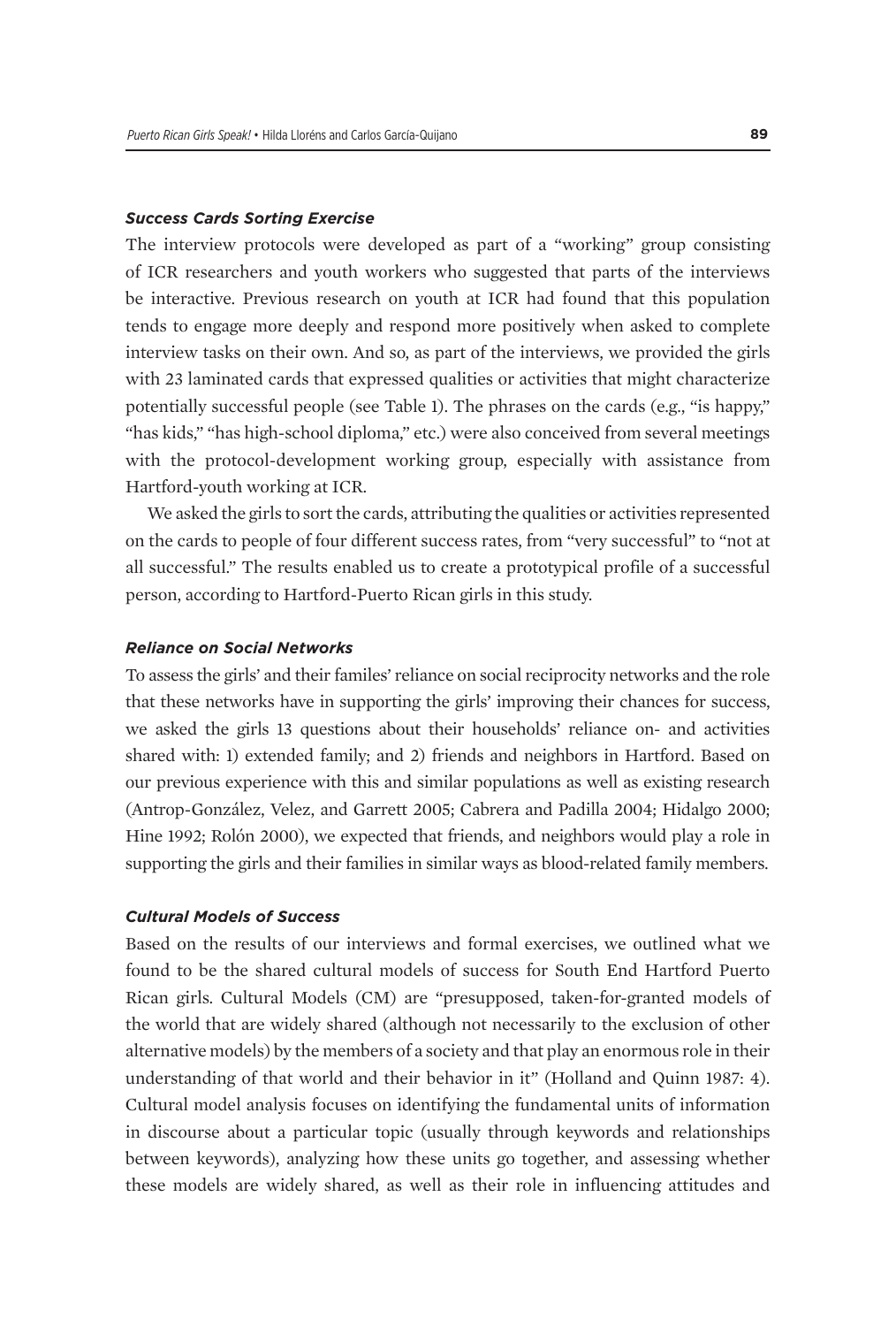| $n=14$<br>"Success Card"       |                | # of times matched<br><b>Successful Person?</b> |                 |                   |  |
|--------------------------------|----------------|-------------------------------------------------|-----------------|-------------------|--|
|                                | <b>VERY</b>    | <b>SOMEWHAT</b>                                 | <b>NOT VERY</b> | <b>NOT AT ALL</b> |  |
| Is Happy                       | 12             | 12                                              | 0               | $\mathbf{0}$      |  |
| Has kids                       | 2              | 8                                               | 3               |                   |  |
| Has high school diploma        | $\mathbf{1}$   | 3                                               | $\pmb{0}$       | $\mathbf{0}$      |  |
| Shops for nice stuff           | $\overline{2}$ | 5                                               | 7               | $\mathbf{0}$      |  |
| Goes to college                | 12             | $\overline{2}$                                  | 0               | $\pmb{0}$         |  |
| Is a professional              | 10             | 3                                               | 1               | $\mathbf{0}$      |  |
| Has a good family              | 10             | $\overline{2}$                                  | 1               |                   |  |
| Has a college degree           | 14             | 0                                               | 0               | $\theta$          |  |
| Helps others                   | 12             | $\overline{2}$                                  | $\mathbf 0$     | $\mathbf{0}$      |  |
| Is nice to their family        | 6              | 5                                               | 3               | $\pmb{0}$         |  |
| Has a nice car                 | 4              | 6                                               | 3               |                   |  |
| Has a cellphone                | 6              | 6                                               | 1               |                   |  |
| Owns a house                   | 10             | $\overline{2}$                                  | 1               |                   |  |
| Has a well paying job          | 12             | $\mathbf{1}$                                    | 1               | $\theta$          |  |
| Has a lot of money             | 4              | $\overline{1}$                                  | 2               |                   |  |
| Are satisfied with their lives | 12             | 2                                               | 0               | $\pmb{0}$         |  |
| Has pets                       | $\overline{2}$ | 3                                               | 5               | 4                 |  |
| Does not live in Hartford      | 3              | 4                                               | 6               | 1                 |  |
| Has a lot of friends           | 4              | 6                                               | 3               | 1                 |  |
| Has credit cards               | 2              | 4                                               | 5               | 3                 |  |
| Travels a lot/takes vacations  | 6              | 5                                               | 3               | $\pmb{0}$         |  |
| Exercises and eats well        | 8              | 3                                               | $\overline{3}$  | $\pmb{0}$         |  |
| Is beautiful                   | 4              | 1                                               | 6               | 3                 |  |

#### **table 1. results of "success cards" exercise**

values about a topic (Blount and Gezon 2003; Holland and Quinn 1987). Our research encompassed other larger multidimensional topics such as well-being and happiness. This article focuses on the data directly related to the girls' definitions of success in life, although we also discuss other related dimensions of their lives that relate to success.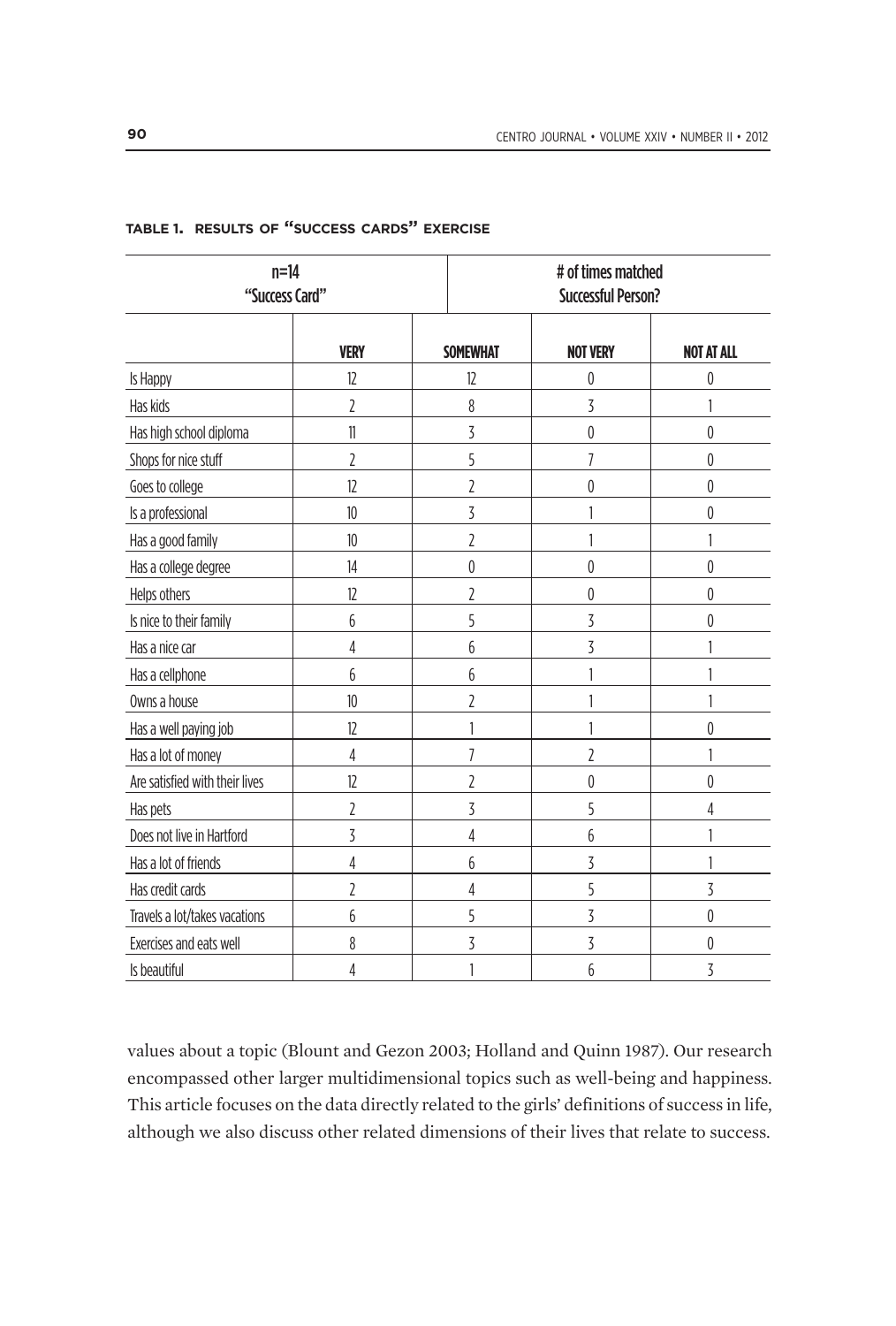#### **Results**

#### *Definitions of Success*

When the girls were asked, "What does success mean for you?" their answers reflected an understanding of success as a multidimensional phenomena. Their answers were often broad and referred to the multiple domains of life they believe comprise overall success. We identified twelve overall themes in their definition of success (see Table 2), which were repeated throughout the interviews with varying degrees of regularity. The four most often-repeated themes were: "Success is accomplishing goals"  $(n=6)$ , "Success is achieving happiness"  $(n=5)$ ; "Success is doing something with your life"  $(n=5)$ , and "Success is raising a family"  $(n=4)$ . These larger themes were sometimes accompanied by other more specific themes such as "Not giving up," "Finishing school," and others related to achieving material things (e.g., having a nice car or an apartment).

Marie, an 18-year-old informant explained that:

Success is ultimate happiness. Not necessarily having a six-figure job or owning a Bentley, but I think…having a house, having a family, being able to keep a stable job but without being totally stressed-out. That's success. Because sometimes when you have the six-figure job and all these bills to pay you are always going to be stressed-out.

Even when Marie underscores that material things are not the foremost markers of a successful person, she also recognizes that having a place to live and being able to pay one's bills are an essential component of living a stress-free, happy life. She further remarks that having a high-stress job does not necessarily mean a person is successful or happy. Like Marie, many of the girls remarked that having enough money to take care of basic needs allowed people to lead a more successful, happier life. Because the majority of the girls in this study live in economically strapped households, they echoed throughout interviews that success is intricately connected to being able to provide life basic necessities (e.g., a place to live, pay bills, buy food, etc.) for self, as well as family. Many of the girls mentioned that their mothers, grandmothers or caregivers, "are broke" or "in debt" and that they experience stress and depression as a result. Economic instability curtailed the girls plans for the future, such as "being able to live in a dorm," or "going to prom," and so forth.

For many of the girls, there was a rejection of money as *the* marker of success coupled with the understanding that money *is important* to satisfy basic needs. For instance, Nicole, 16 years old, remarked: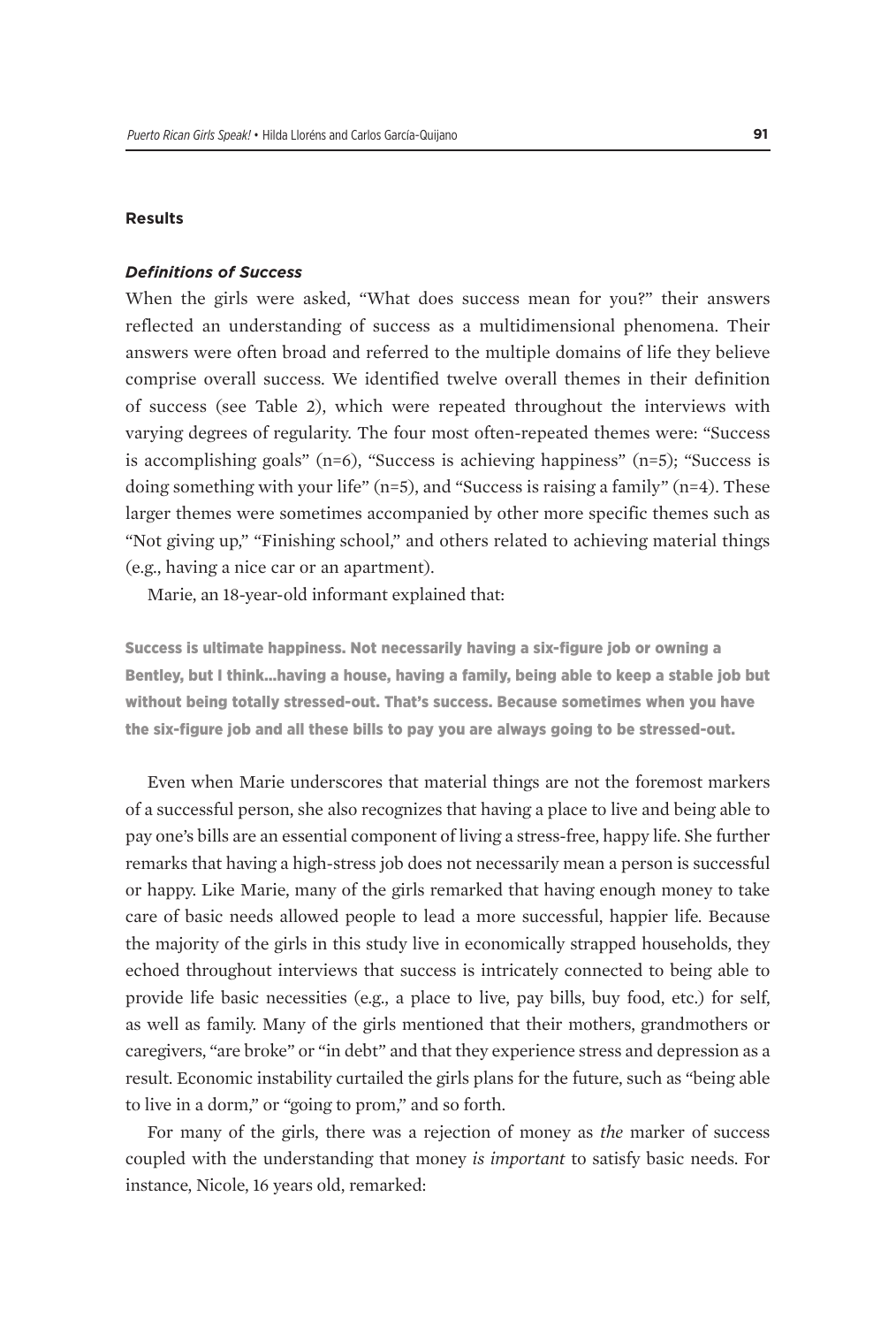Having money is important but it doesn't go beyond family and all that stuff. But yet you know this whole country is all about money. And if you don't have that then you know, most likely you're not going to have happiness because you won't have a home, you can't pay your bills, you can't buy clothes or anything, so you need money to live. I'm not saying like you have to be rich or anything, but you need enough money to get what you need.

Rachel stated that: "Success is finishing up school, going to college, finding the right job that makes good money, and being healthy and doing what you have to do, to be there for your family." Rachel stands out as the youngest informant, having just turned 14 years old a week before our interview. She was remarkably well spoken and thoughtful even when our interview revealed that she lived in a high-stress household. Her single-mother was barely making ends meet, her dad had been killed in a scooter (motorcycle) accident the summer before our interview, and her older sister (age 17) was in charge of looking after her younger siblings as well as doing the household chores. Rachel was the only informant to mention "health" as a significant category in her definition of "success."

Being "there for family" was an oft-repeated theme. The Hartford-born, Puerto Rican girls in this study corroborate previous findings such as those of Guadalupe Valdés (1996). Valdés' ethnographic account about the lives of 10 Mexican-born families living near the U.S.-Mexican border sheds light on the ways that a minority group's beliefs about success and well-being conflict with those held by the broader society (such as those held by school personnel and social workers). Valdés reports that loyalty, as well as helping support the family unit, takes precedence over individual success and ambition (Valdés 1996). Her findings also reveal that school achievement is not the only measure used in defining a successful individual, and in fact, traits such as honoring one's family by showing respect, humility, hard work, helpfulness, and the ability to accept *consejos* (advice) are more important to this group of Mexican-Americans in defining a successful person.

In his study, Javier Tapia (1998) focused on examining the interplay between poverty and schooling in a Philadelphia Puerto Rican community. In particular, he sought to understand the effects that the activities of household members had on the maintenance and reproduction of the family unit. Similar to Valdés, Tapia found that while there is great variability among families—particularly because school achievement was highly dependent on family stability, which in turn is greatly influenced by economic stability—loyalty and strong family values were significant among the Puerto Rican families in his study (Tapia 1998: 319). Equally, in our study we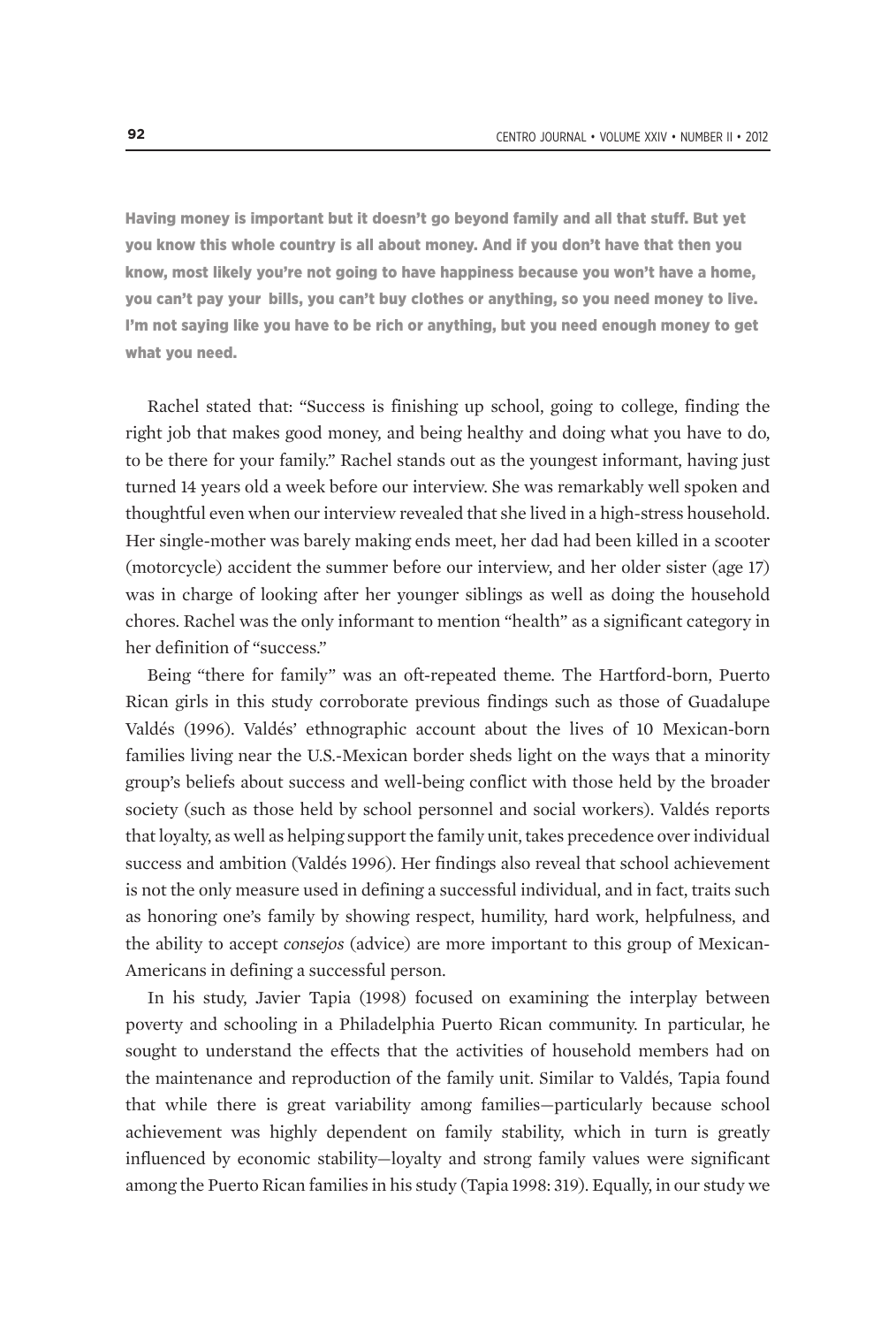found that the notion of family (e.g., having a family, helping your family, being there for your family) was central in the girls' definition of what constitutes a successful individual.

Contrary to many majority-culture youth, the Puerto Rican girls in this study place a high value on staying at home or remaining close to the family. In part, this reliance on family and/or community support networks is an indicator of the perceived importance these have on the lives of poor and/or working-class people (Antrop-González, Vélez and Garrett 2007, 2008; Contreras et. al. 1999; Garrett, Antrop-González and Vélez 2010; Reis et al. 1995; Taylor and Wang 2000).

When the topic of planning for college and of attending college away from home came up, several informants report that they do not plan to leave home and their families to live in a dorm or attend a faraway college. Yeci, a 17-year-old magnet school student, who was in the process of applying to colleges at the time of our interviews said:

I want to live at home. I am not ready to leave my mother and my siblings. We are all very close and so I just don't want to leave my house. So I am only applying to places where I can get to using the city bus. I will probably end up going to the community college near my house.

Susana, a 16-year-old high school junior stated that:

I have always dreamed of living in a dorm but I can't leave my mother. She would be alone at home with my brother and grandfather and it is also too expensive and she is in debt. No, I'll just stay at home and commute to school.

These explanations as the reasons they would not participate in "traditional college life" were echoed time and again during interviews and sustains findings from previous research on the decision-making practices of Latino youth when considering college (Matthew and Turley-López 2009; Nilofar 2010). Most often the girls interviewed in this study cited family as the main cause for wanting to stay home, followed by the perception that living in a dorm is expensive, as well as not wanting to leave a boyfriend behind.

#### *Definitions of Independence*

Against this backdrop of strong dependence on family, many of the girls said that success also means a person's ability to become "independent." Susana, a 17-year-old, illustrates this: "My aunt is successful. She has two kids, her own place, her own car,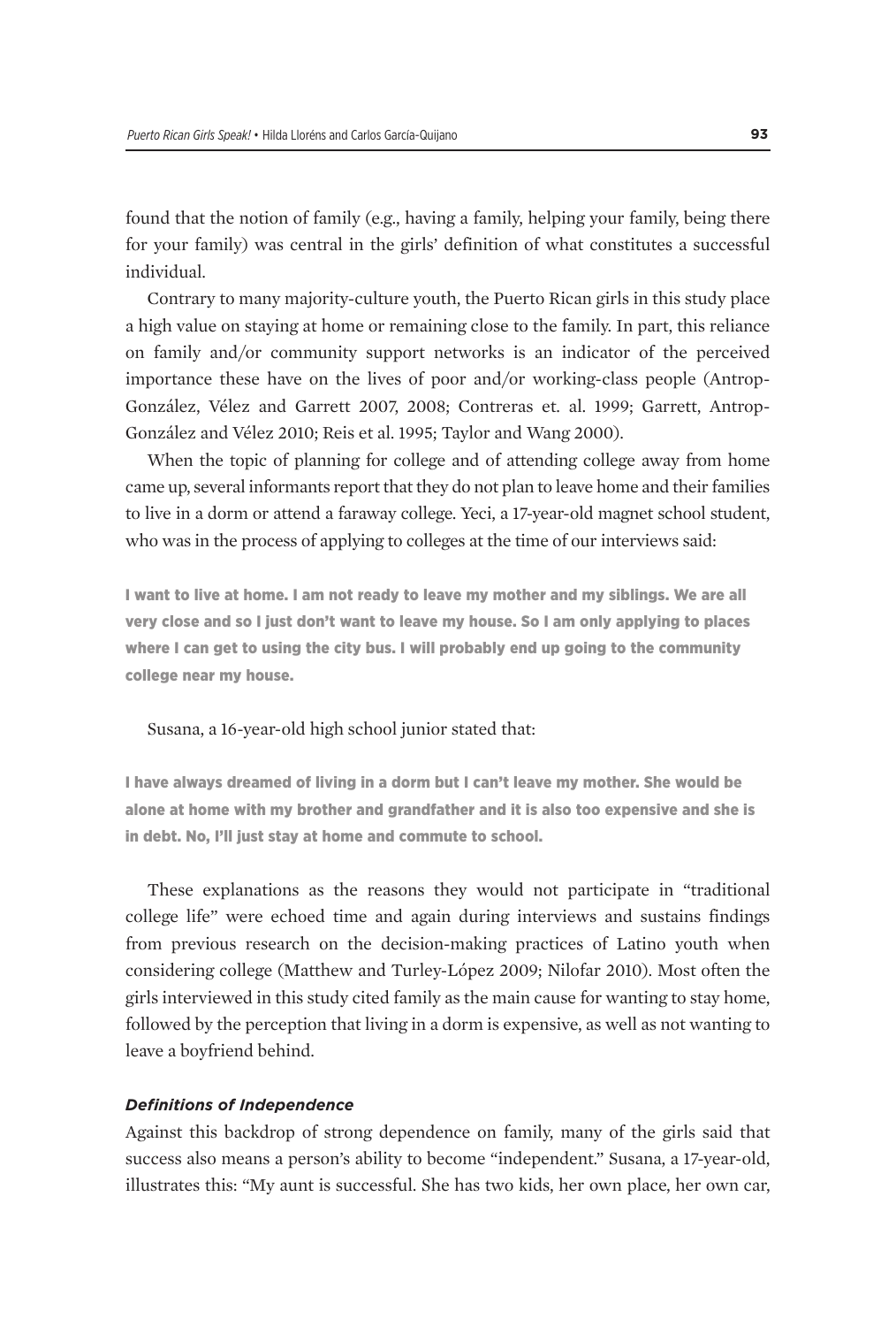and a good job, and she is very independent. She takes care of herself." Julie, 15-years old, said this:

Success is like, well, one thing that comes to my mind is like being independent, cause you know, you don't have to depend on anyone to pay your bills or anything. You can do it all by yourself. And other than that, you know you are happy, you are satisfied with your life, with what you have.

Clarissa, age 16, remarked that her uncle was a successful person. When asked why she considered him to be successful she answered:

He has a good paying job, he's doing real good in life. He is very independent. He was different when he was young, so now we never thought that he would be a cop or graduate from college and he did it. He always told us he would and he has done it.

#### **"Getting an Education"**

Related to the notion of independence the girls emphasized first and foremost to having a "good paying job," is a job that would provide enough financial security and stability to provide for a person's basic needs. The girls did not often associate attending college and finishing a college degree with getting "a good paying job." Instead, they talked about finishing high school or what they at times euphemistically referred to as "getting an education," as significant to finding satisfactory employment.

Francesca, a 15-year-old said, "One of the main things that will make a person successful and happy is a high school diploma and having a good paying job. I think those are very successful things." Emily, 18, said, "For me to be successful, I have to finish high school and keep the job I have right now as a nurse's aide in a home for the elderly." Julia, 16, echoed this when she explained, "For me to be successful I have to focus on finishing my GED. Because it's really hard for me to focus, I get distracted easily, I just want to get my GED and be successful!"

Often, the girls expressed that finishing high school would enable them to obtain a "good paying job." They never explicitly spoke of getting a college degree in order to either obtain a good job or to do work they were born to do (as in "a calling"). In fact, most of the girls understood that "work" is something a person does to earn a salary rather than being an aspect of personal or emotional fulfillment. The girls corroborate Worthan's (2001) findings that, for Latino youth, being dependable and loyal, as well as helping support the family is more important than achieving individual success; "and work was considered a way to make money, not a calling" (2001: 24).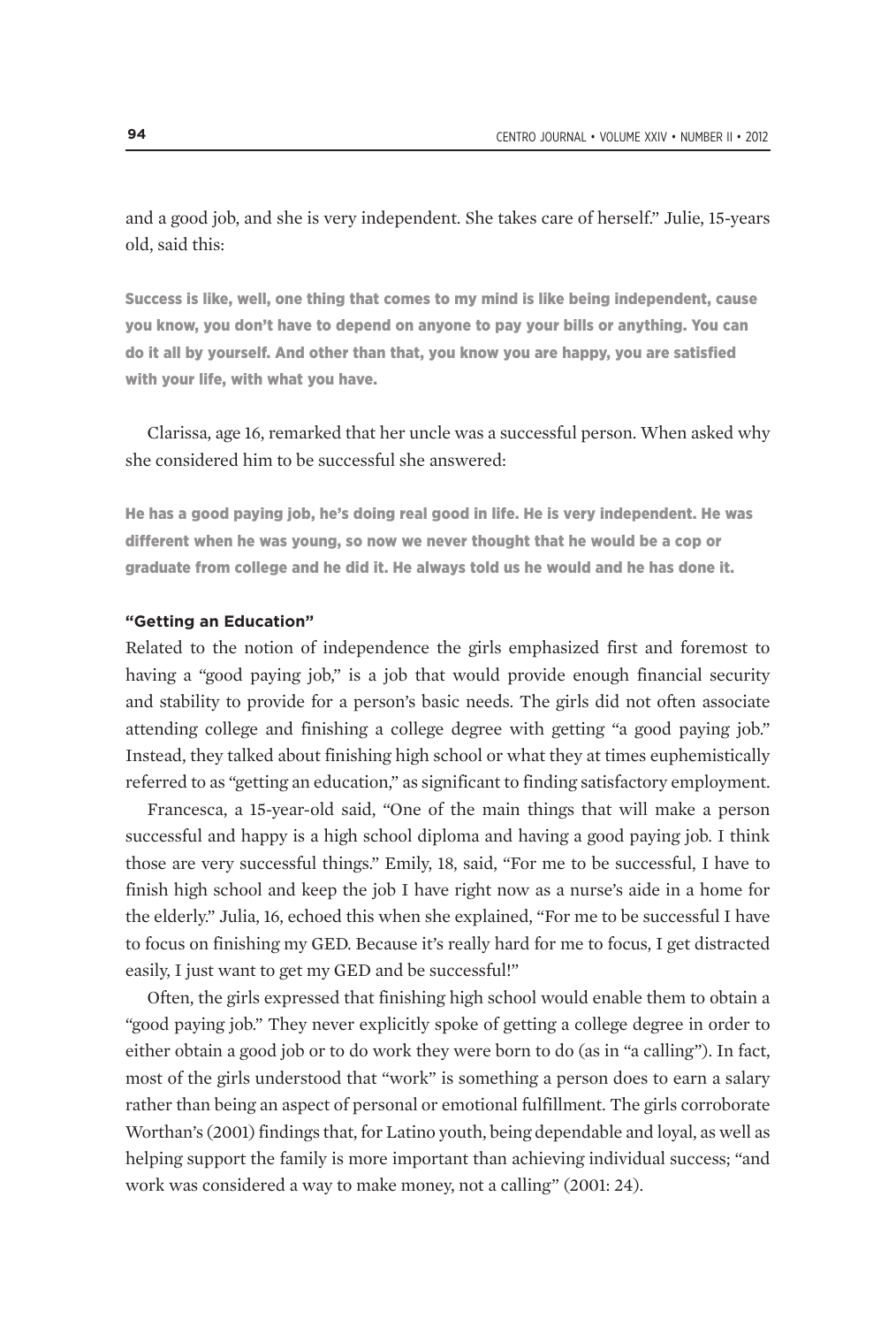A significant number of interviewees (n=11) mentioned that the main thing they needed to do to achieve success was to finish high school. This shouldn't be surprising given that this is what they are told everyday by their elders, peers, and media. However, due to the different life trajectories of the interviewed girls, two different strategies were mentioned as ways to achieve this. Those girls who are attending regular schools in Hartford mentioned that applying themselves and getting good grades was the main way to pursue success, while those girls who were not in school at the time spoke about finishing their General Educational Development (GED) certificates.

Girls also expressed that a high school diploma has more value than a GED. Even those currently seeking a GED through adult education or other alternative schooling programs offered in the city, expressed that a high school diploma "looks" better than the GED. Agnes, a 17-year-old who is currently attending an adult education program to obtain her GED said, "I am trying to enroll in a program at adult education where you can turn your GED into a high school diploma. I just feel that a GED shows you are a drop out, and I don't want to look like that." Mary, a 16-year-old remarked, "I think that colleges don't like people who get GED's, I think the diploma is a better fit for people who want to go to college!"

Even the girls who were not attending school at the time spoke about the importance of "getting an education." Girls expressed that their families often reminded them that "finishing" school is a way to have better job prospects and lead a better life in the future. The importance of education was a prevalent trope even in families where no one had ever graduated from high school. Liza, 18, remarked:

I am in the first one in my family to graduate from high school. Everyone is so excited! My grandmother went to New York and bought me a prom dress. They all think they are going to the prom instead of me! My father got his GED in prison and my mom is still working on hers. My grandmother didn't finish either. But everyone is always talking about school, and how me and my sisters have to finish school so that we can get jobs and stuff.

#### Destiny, an 18-year-old who dropped out of the 9th grade said:

I want to finish school. I know that it is important. Everyone in my family says to me "finish school, go back to school!" because otherwise I'm not going to have a very good future. And I am trying to go back to school. I am. I don't know how to do it or what to do, but I am trying to find a program that will help me. 'Cause right now, even my boyfriend tells me to "go back to school, get your life together!"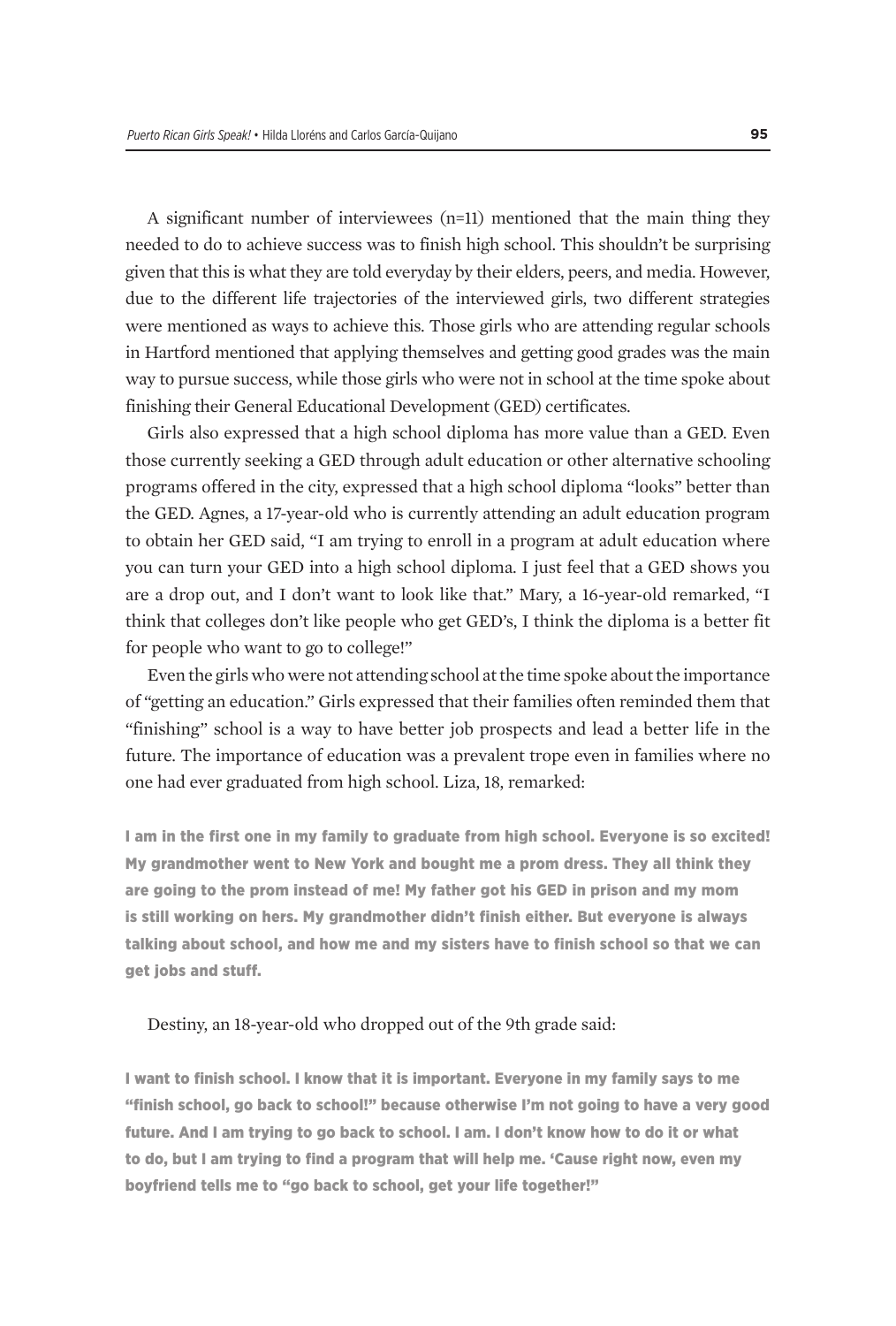#### *Professional Aspirations*

Many of the girls reported learning about professional careers from television programs. For some of the girls interviewed, television, rather than school, books or even computers, is a major source of information. For example, 15-year-old Marissa, said, "I dream of becoming an oceanographer, I love the sea, and everything about it." When asked how she learned about that profession, she answered, "I learned about it from the Discovery Channel." The same is true for Destiny, 18, and Lauren, 17. During their interviews they each mentioned wanting to become a "forensic scientist" to solve "cold cases, homicides and crimes." When asked how they had learned about such a profession, they each reported learning about it from the television show "CSI."

Additionally, there is general confusion or lack on information about what college is, how to get in, how to pay for it, and its overall structure. Some of the girls said that they had gone to visit "a college" when they were "like in 5th grade" as part of a school trip. Others remarked that a nurse, police officer, or firefighter had visited their classes at one time or another, to talk about their jobs. Rachel, 14, who wanted to become a veterinarian, said "I never met a Puerto Rican doctor when I've been to the hospital. Never ever. Are there any?" Betsy, 15, wanted to know more about college and asked the project director: "What is college? Is it like high school? How do you get in? How do you become like a, lawyer or a dentist?" After her questions were answered she remarked: "Ms., it takes too long…that's a long time to spend in school, I don't want to spend all that time in school." Simone, 18, said, "I want to go to college to study marine biology because I love the ocean. But first I'm going to study culinary arts at the community college, so that when I go to college I can pay my way by cooking."

None of the girls interviewed reported that anyone in their nuclear family had graduated from college. One girl's mother and sister are currently enrolled in a 4-year program, geared towards helping working-adults finish their degrees. Another three girls mentioned that one of their cousins had attained a college degree. When asked if they knew anyone attending college now, only five girls responded having a family member, cousin, or friend in college, but none knew what they were studying. Only seven girls reported having visited a college campus, but the majority could only name the names of nearby colleges and universities (mostly within Connecticut).

Based on these findings, "getting an education" referred to attaining a high school diploma, which for the girls' and their families was the first step to securing a wellpaying job. College, although important, played a diminished role within their existing notions about "getting an education." In large part, college is both a faraway reality (because they are still in high school) and an "unknown." The high school seniors interviewed reported that when they inquired about 4-year colleges, their guidance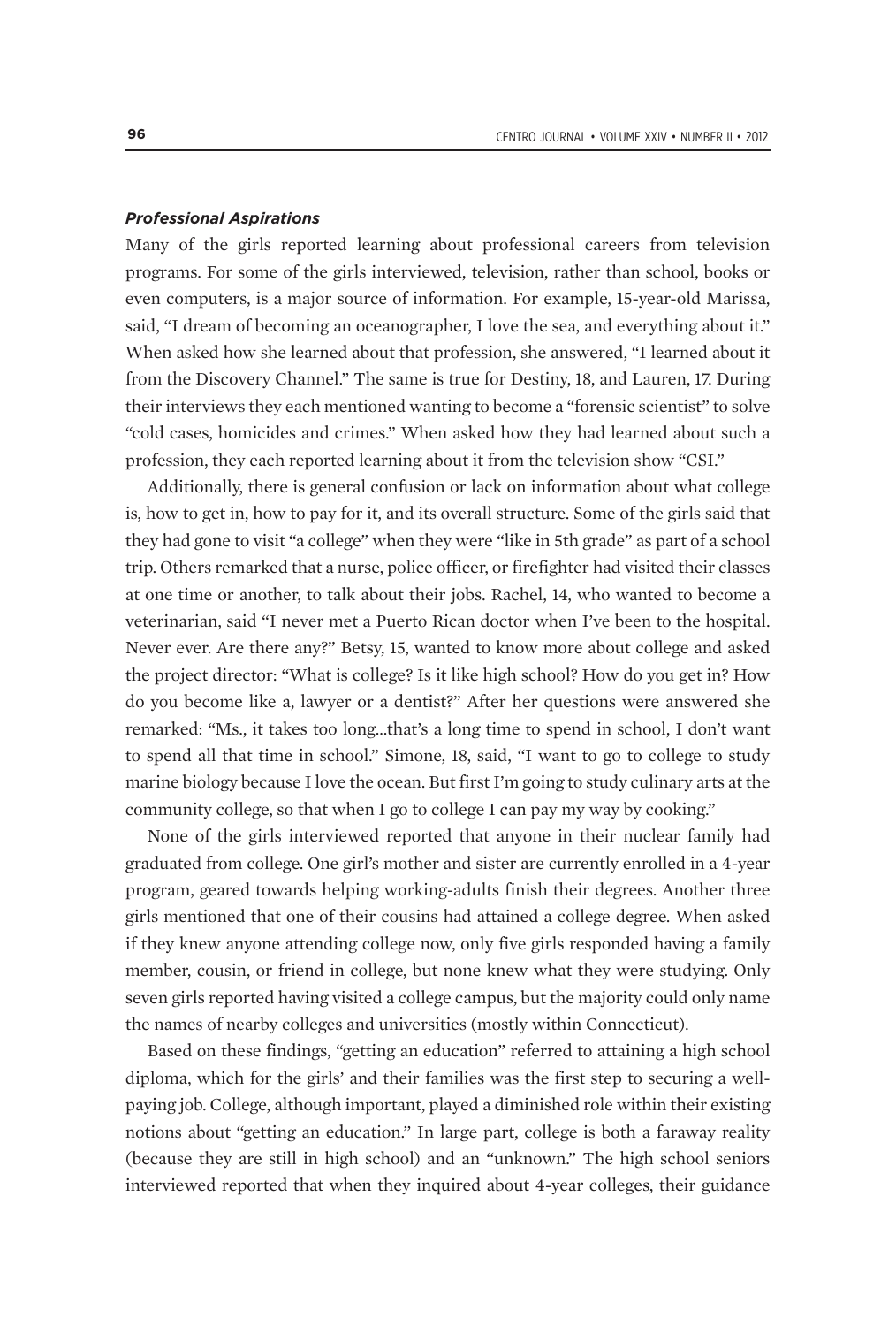counselors recommended that they think about attending the local community colleges. Two interviewees who attended a magnet high school in the city reported that they felt as if their guidance counselors thought they could not do better, and as if community college was their only option. When pressed further, Neisha, 17, explained, "Even though I applied to two state 4-year colleges nearby, I don't want to live away from home. So, I now I am planning to go to the community college near my house. I am not ready to live away from home. So I am happy that my guidance counselor kept telling me about the community college." Rosalinda, 15, recounted that:

Just recently my cousin who graduated high school last year and went to live at college, came back to Hartford. She said that she didn't like being over there, that it was all white, and far from everybody and that she wanted to come home to help her mom and look after her brother because he was starting to hang out with the wrong crowd. I think she goes to community college now.

#### *Family Support*

Another dimension to the theme of family emerged when Jennifer, a 17-year-old informant said, "To be successful, I have to get back into school, try to get my GED, and go take cosmetology lessons, get my own beauty shop and make sure my family is happy with what I do." Most of the girls, in part due to their developmental lifestage (adolescence) expressed experiencing anywhere from mild to great familyrelated troubles. Yet, as Jennifer hints above, pleasing family and having respect and admiration from one's family was a major desire among many of the girls.

One of the findings of this study is that for this specific group of Hartford-born Puerto Rican girls, family support played a crucial role in the girls perceptions of their current lives, their plans for the future, and most importantly the chances to lead a successful life. For example, Marie, the 18-year-old whose quotes open this section (about success), was at the time of our interview a graduating senior. However, as a result of instability at home, a health crisis, and what she perceived as a lack of familial support (i.e., her mother only visited her in the hospital once during her three-week stay after a painful surgery), she ended up having to repeat the 12th grade.

Similarly, Leslie, a 17-year-old informant, also a graduating senior from one of the city's most reputable magnet school's, explained to me how within the last six months she had been staying at her father's, boyfriend's, and her mother's house. She said her grades had suffered and she had missed a great deal of school, so that even though she gained early admission to a 4-year college, she was unsure whether she would meet all the requirements for graduation. She also feared not being able to save the \$500 deposit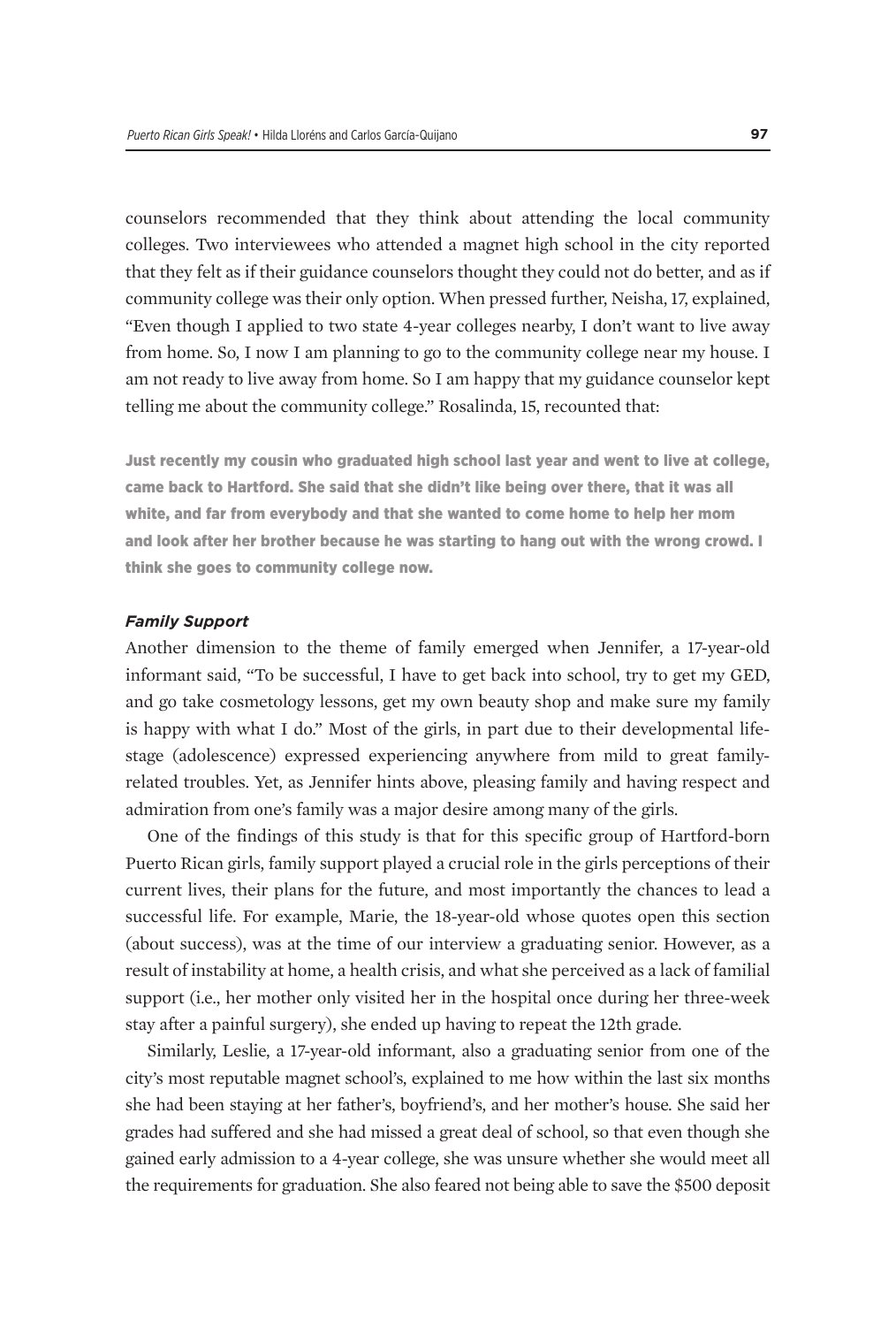required to secure her place at the school. Leslie described her mother as a hard-working single mother who raised her and her sister mostly by herself. She said that until recently life at home was tranquil and stable with some of the "usual mother-daughter dramas, but nothing major." Recently, both Leslie's mother and her 23-year-old sister had become pregnant and given birth, one-month apart from each other, and both expected Leslie to babysit. "But this is my senior year, I want to have fun, do things after school, hang out with my friends…so because I didn't want to babysit for her, my mother kicked me out! So I started staying with my dad, but he only has a one-bedroom apartment so it's not comfortable. I sometimes stay at my boyfriend's house too, but there are too many people there so I don't like it that much." This turmoil in Leslie's life was occurring as she prepared to graduate from high school and enter college.

Thus, we found that difficult life circumstances (e.g., family and/or economic instability, lack of parental support and/or problems within the family, health problems, and involvement with the justice system) contribute to the chasm that exists between aspirations and the realization of major life goals (e.g., graduating from high school, entering college, finding meaningful employment, leading a healthy and happy life). (See Booker et al. 2008; PEW 2009; Roosa et al. 2010; Sanchez et al. 2010; Tapia 1998; Valdes 1996; Zayas 2008.)

| <b>THEME</b>                   | # OF TIMES MENTIONED |
|--------------------------------|----------------------|
| Accomplishing goals            | 6                    |
| Achieving happiness            | 5                    |
| Doing something with your life |                      |
| Raising a family               | 4                    |
| Not giving up                  | ζ                    |
| Finishing school               | 3                    |
| Getting material things        | 3                    |
| Achieving independence         |                      |
| Being satisfied                |                      |
| Making something of self       |                      |
| Dreams coming true             |                      |
| Is beautiful                   |                      |

|  |  |  |  |  | TABLE 2. THEMES IDENTIFIED IN DEFINITIONS OF SUCCESS |  |  |
|--|--|--|--|--|------------------------------------------------------|--|--|
|--|--|--|--|--|------------------------------------------------------|--|--|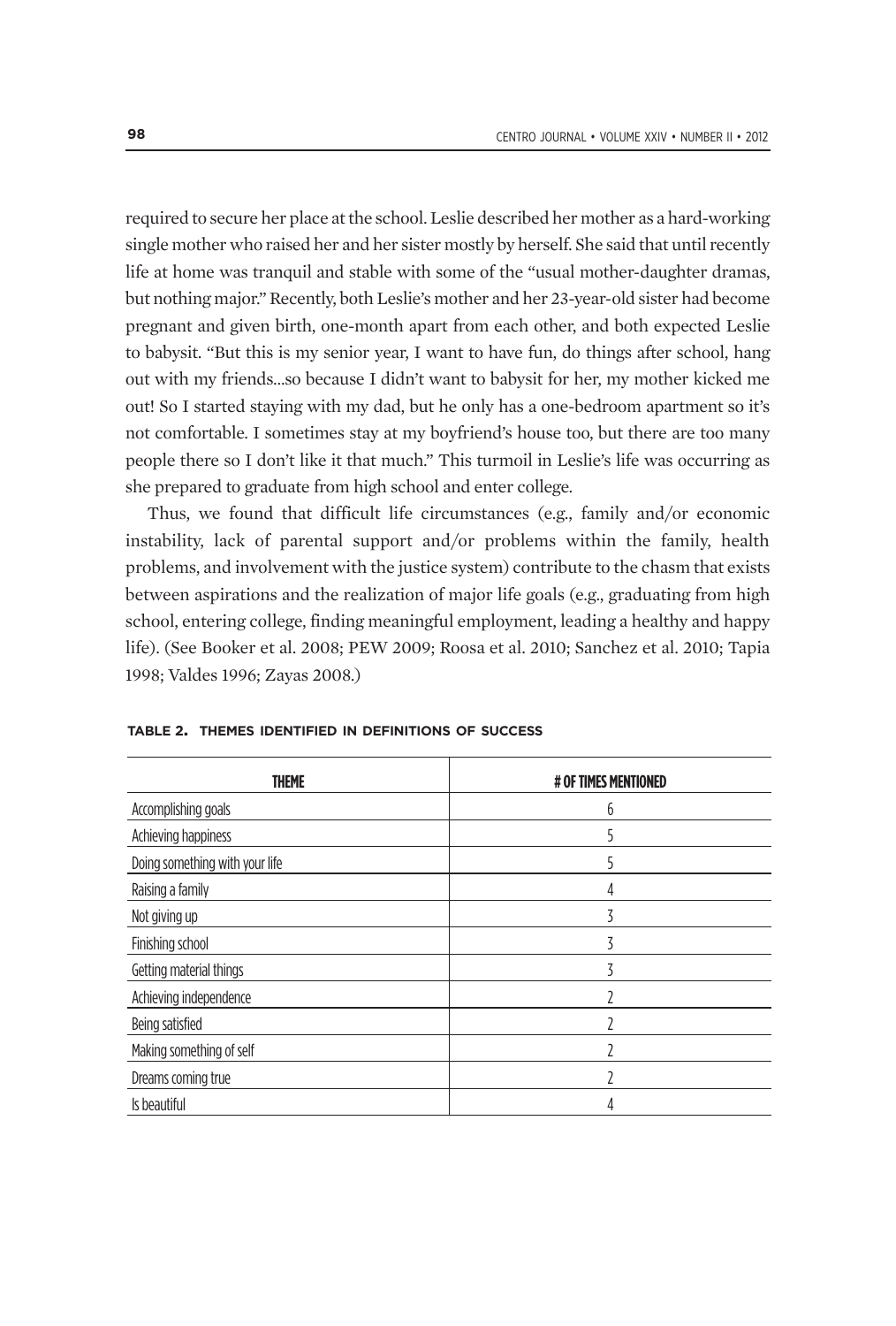#### *Reliance on Social Networks*

Another central topic of this study is the girls' and their families' reliance on social reciprocity networks and the role that these networks have in supporting the girls' opportunities for success, as well as the social networks' possible effects on shaping success expectations. Based on our knowledge of Puerto Rican (and other poor/ working class ethnic minority) urban neighborhoods and findings from previous research (cited previously), we expected that friends and neighbors would play a role in supporting the girls and their families, similar to the role played by blood-related family members. We asked the girls 13 questions about their households' reliance on- and activities shared with: 1) extended family; and 2) friends and neighbors in Hartford. We found that the responses were almost identical (Table 3). This agrees with previous findings about dynamics in poor urban neighborhoods (e.g., Boger 1996; Hannerz 1969; Phan 2009; Phillin 1998; Richards and Roberts 1998), underscoring the need to look at wider social settings than just the nuclear and extended family when trying to understand urban Puerto Rican youth's functional social environment. Significantly, girls whose families were actively involved in a Church or Kingdom Hall (n=4) reported that their families relied heavily on friends and fictive kin networks stemming from that community. Strong connections and involvement with a religious community has been found to be a predictor for high scholastic achievement for

| TABLE 3. REPORTED SOCIAL SUPPORT ACTIVITIES WITH EXTENDED FAMILY |  |  |  |
|------------------------------------------------------------------|--|--|--|
| <b>AND FRIENDS/NEIGHBORS</b>                                     |  |  |  |

| SOCIAL SUPPORT ACTIVITIES                   | FNDFD FAMILY | <b>FRIENDS/NEIGHBORS</b> |  |
|---------------------------------------------|--------------|--------------------------|--|
| Go shoping with you/your family             | 6            | g                        |  |
| Bring you or your family food               | 10           |                          |  |
| Give car rides to you/your family           | 9            | g                        |  |
| Give money to you/your family               | 10           | 10                       |  |
| Give groceries to you/your family           |              | h                        |  |
| Attend doctor's appts, with you/your family |              | h                        |  |
| Help you/your family with paperwork         | 4            |                          |  |
| Help you with homework or school projects   |              |                          |  |
| Plan birthday parties for you/your family   | 8            |                          |  |
| Invite you/your family to get-togethers     | g            | g                        |  |
| Give you/your family Christmas gifts        | 10           | 10                       |  |
| Attend your school activities               | 6            | h                        |  |
| Hang out at your house                      |              |                          |  |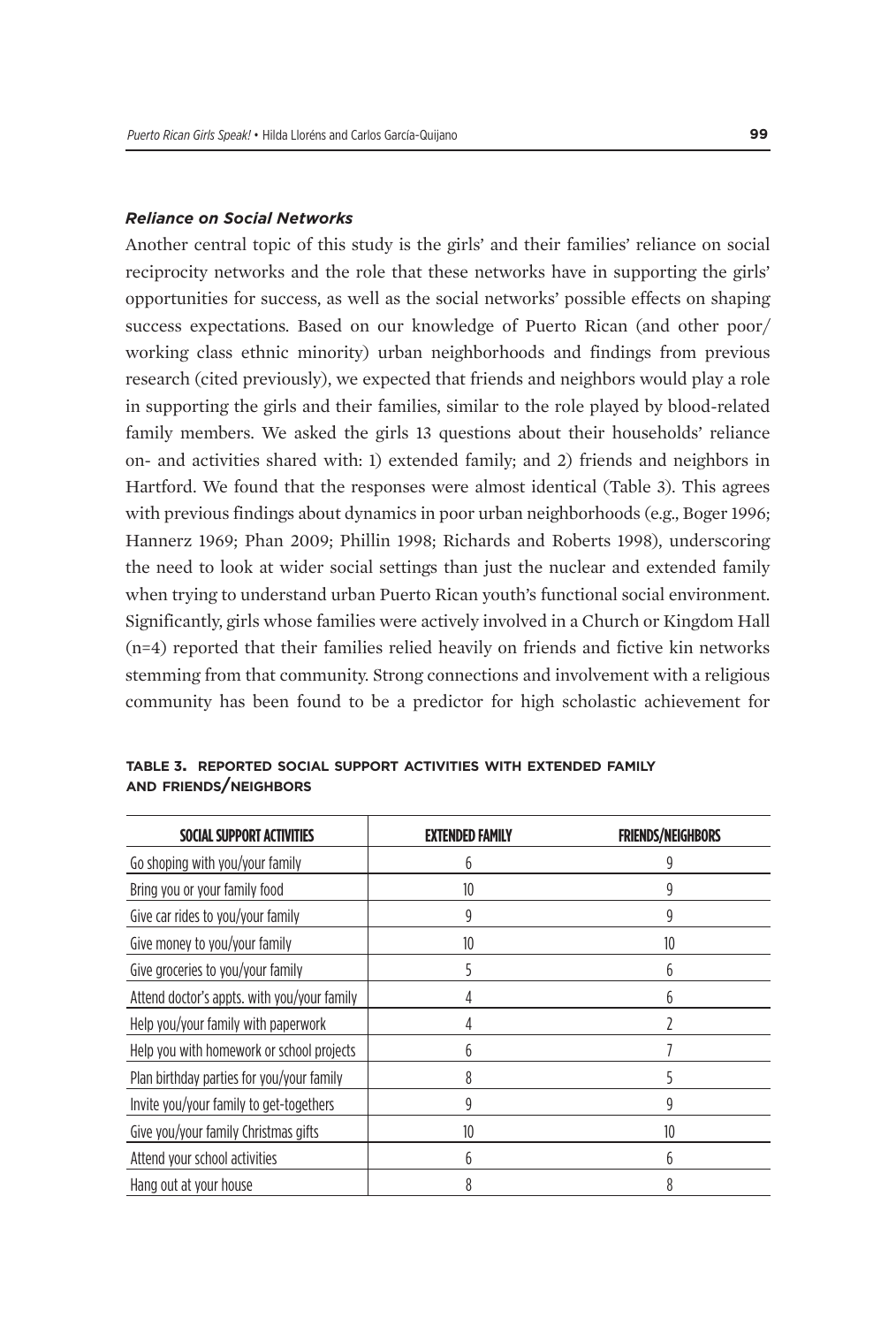Latino/a students (Antrop-González, Velez and Garrett 2005, 2007; Sikkink and Hernandez 2003).

Laura, 16, whose parents are Jehovah's Witnesses, remarked, "Our friends from Kingdom Hall even helped my parents build an entire house, I mean from the ground up." Iris, 15, whose family is active in the Catholic Church stated, "My church family is very supportive! They always encourage me and my sister with our singing and our comedy show." Susana, 16 years old, and class president, remarked, "My mom is a Jehovah's Witness and I basically grew up at the Kingdom Hall."

#### *Puerto Rican Identity*

Even though the majority of the girls had never traveled to Puerto Rico, they expressed a strong connection to their Puerto Rican identity. For them, ethnic identity is not necessarily connected to Puerto Rico as a national territory. De-territorialized identities, such as those expressed by the girls interviewed, are actively forged and enacted in Hartford because the history of the Puerto Rican community there spans several decades and Puerto Ricans make up a vigorous constituency within the city. Moreover, the girls report feeling as Puerto Rican as their peers who have traveled to the island, because they live in predominantly Puerto Rican neighborhoods, interact with Puerto Ricans peers at schools and in their communities, and engage in many "Puerto Rican activities," such as participating in the Puerto Rican Day Parade, observing Three Kings Day, eating Puerto Rican foods at home or at any of the numerous Puerto Rican restaurants in the city, and regularly listening and dancing to *salsa* or *reggaeton*. When asked about the importance of Puerto Rico, the majority of the girls reported that their being Puerto Rican was either "important" or "very important" to them and their families (see Table 4). Hartford-born Liza stated, "Puerto Rico is important in our house, even though me and my sisters have never been there. My grandmother is always talking about the stuff that happens over there. My family is all about Puerto Rico and we would not want to be anything else." Jessica, a 17-yearold remarked, "Even though I was born here, and have never been to Puerto Rico, my family makes me very Puerto Rican. We always eat Puerto Rican food, we always listen to Spanish music at home, we watch novelas, and I dress very "*guala*."4 Fourteen-yearold Naomi, said, "Being Puerto Rican is very important to my family and to me. In my house we eat Spanish foods, like rice and beans, and my mom listens to salsa a lot and me and my sister sing along."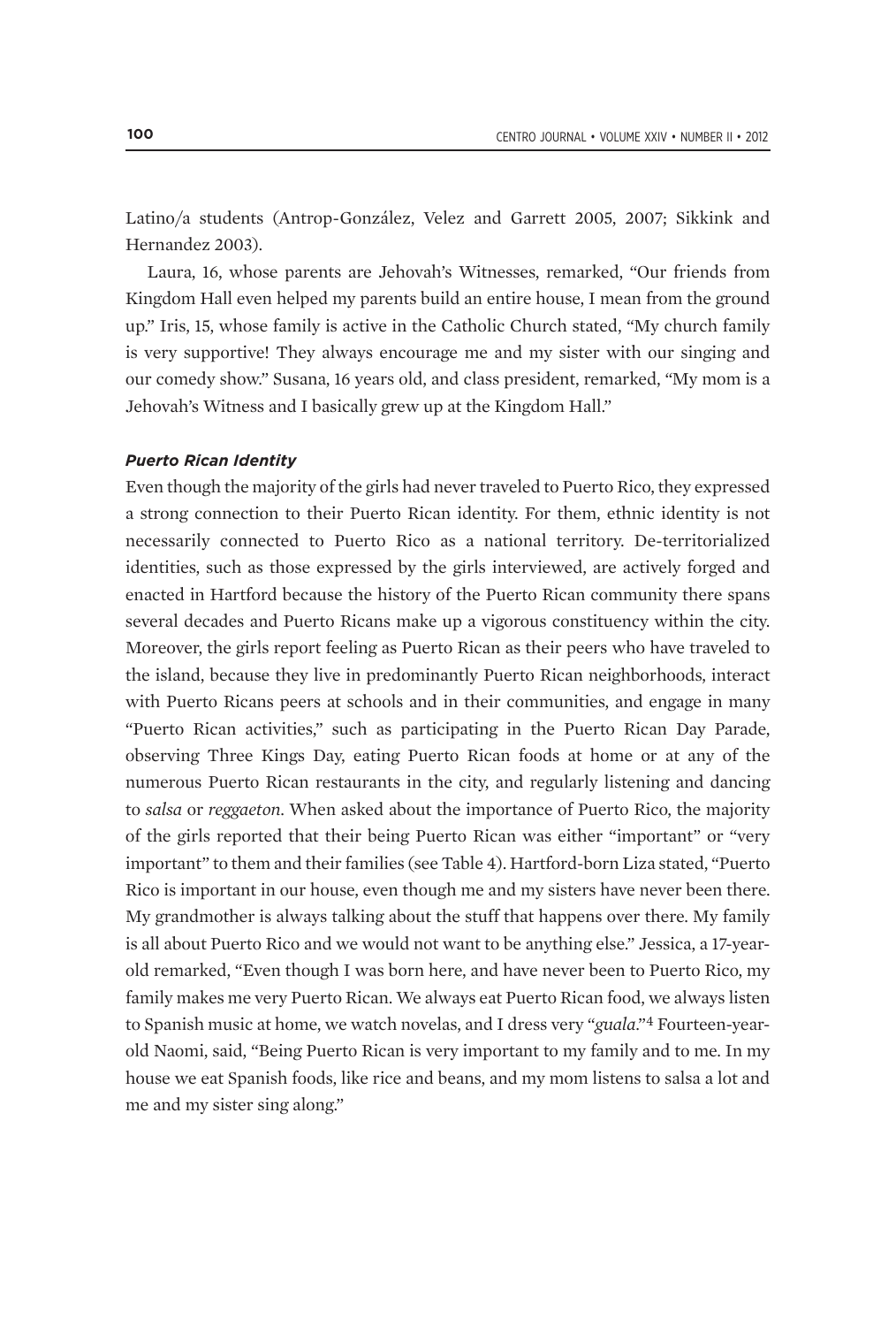| $n=12$               |                | Puerto Rico is:        | Being Puerto Rican is: |                        |  |
|----------------------|----------------|------------------------|------------------------|------------------------|--|
|                      | <b>FOR YOU</b> | <b>FOR YOUR FAMILY</b> | <b>FOR YOU</b>         | <b>FOR YOUR FAMILY</b> |  |
| Very important       |                |                        | n                      |                        |  |
| Importan             |                |                        |                        |                        |  |
| Moderately important |                |                        |                        |                        |  |
| Of little importance |                |                        |                        |                        |  |
| Not important        |                |                        |                        |                        |  |

#### **table 4. importance of puerto rico and being puerto rican**

#### *Diasporic Youth*

Lukose (2007) proposes that researchers studying the lives of youth of color (and of immigrant backgrounds) engage the Diaspora studies theoretical framework to understand aspects of their lives. Moreover, Villenas suggests that anthropological research on Latinos should consider them as Diasporic subjects, rather than as immigrants (DeJaeghere and McCleary 2010: 229; cf. Villenas 2007). The transnational and Diasporic perspective calls attention to the hybrid, transnational, and global practices in which youth actively participate. The Diaspora studies framework is particularly relevant for this project, because for many third-generation Puerto Rican girls, the facts about Puerto Rican migration and settlement are often passed down to them in the form of historical memory from their parents and/or grandparents. As such, the experiences regarding the hardships, trauma, and suffering stemming from migration, through which grandparents and/or parents might have lived, are often glossed over or lessened for the third generation. Thus, while the girls might identify as ethnically Puerto Rican, they have grown up in a multicultural setting that undoubtedly informs their notions of what it means to be Puerto Rican (and which might exist in tension with parental definitions). Yet the girls (as illustrated previously) report having a very strong orientation to a homeland (Puerto Rico), as an important "source of values, legitimacy, and identity" (Lukose 2007: 409). Hartford is an ethnically segregated city, which also may reinforce ethnic identity for groups living in the city.

Viewing the girls as Diasporic subjects reveal how they actively work at "boundary maintenance" (Brubaker 2005) of their ethnic community, while at the same time creatively picking and choosing music, clothing styles, foods, manners of articulation both in the real-world physical terms and in cyberspace, friends, dances, and so forth, that makes them uniquely Hartford-Puerto Rican. There is a "third space" wherein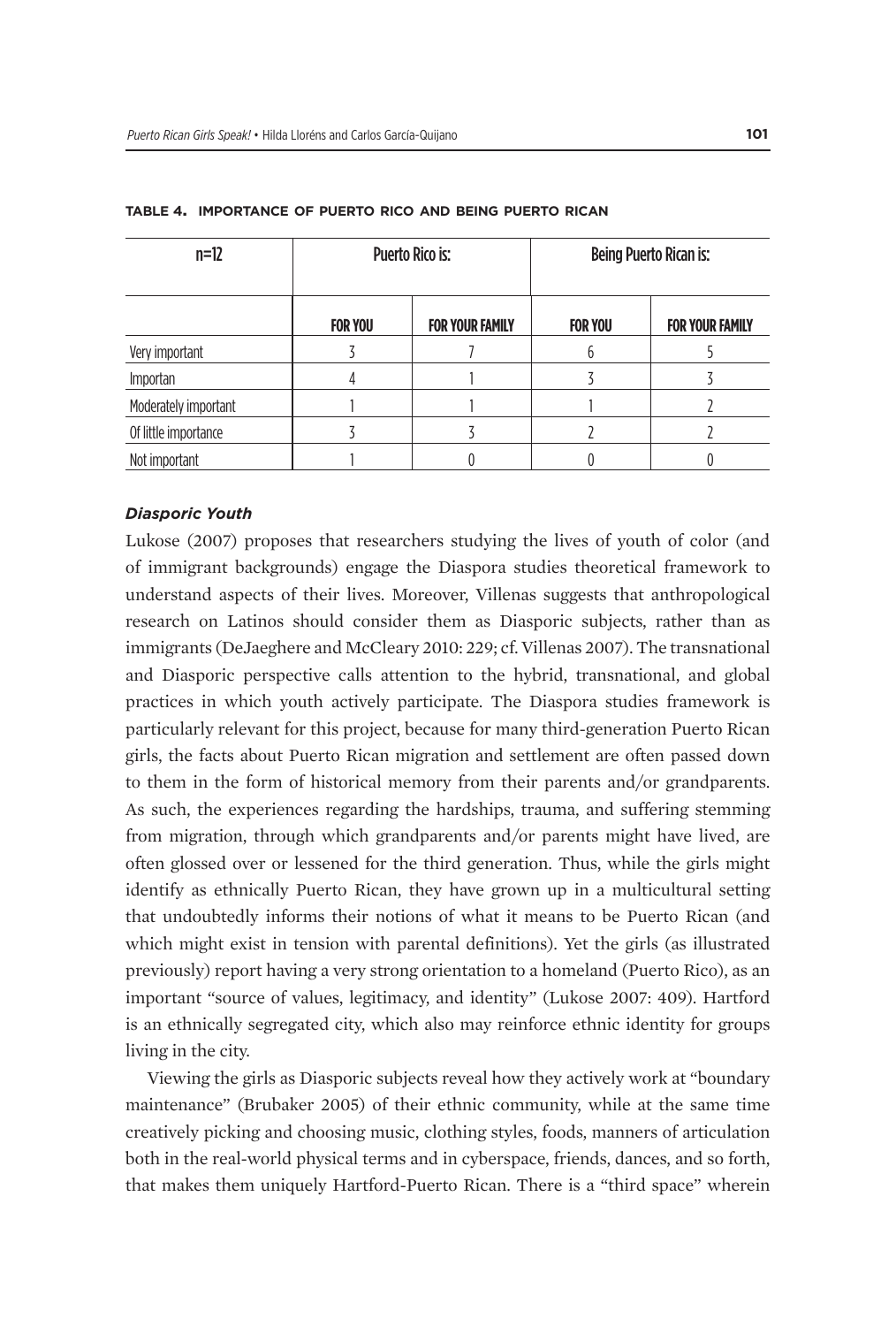the girls creatively live and construct their identities that are neither fully "here" (in majority society), not fully "there" (in parental community), but somewhere in-between that on an everyday level does not feel to them wrong or ambivalent. Anzaldúa (1987) described this "living between worlds" as life in the "borderlands."

Understanding third-generation Hartford-Puerto Rican girls as Diasporic citizens is particularly relevant because youth today come of age in a world that is not only mediated by family, school, and peers, but also by transnational and global media and social networks often expanding well beyond their communities of origin. The girls interviewed demonstrated that their lives were not only bound to their parental culture, but rather that they are linked to a wide network of peer-based, youthful articulations (both throughout the city of Hartford and in cyberspace) that creatively mediate essentialist categories of race, nation, gender, and community. This project contributes to the growing literature about third-generation Puerto Rican youth who are growing up in culturally diverse U.S. cities and who imagine and invent culturally hybrid practices to assert their Puerto Rican ethnic identity along with their own definitions of a successful life.

#### *Narratives about Pregnancy*

Although Hartford teen pregnancy rates are among the highest in the state of Connecticut, all of the girls interviewed reported that they did not want to have children at a young age. The majority of the girls interviewed agreed that the ideal age to become a mother is about 25 years old. Out of the 18 girls in the sample, 2 had a child under the age of 2 years old and 1 girl reported having been pregnant, while 2 others reported having had a "scare." Clara, 18 years old, and a mother of a boy 18 months old said:

I think having him at this age was a mistake. I mean I am happy about him and I love him. But I can't do the things I want to do, I don't have any help, and I can't even get to school or get a job right now. And sometimes I feel lonely, because my friends are out having fun, but I can't be out with them.

#### Suzy, 16 years old, and mother of a boy 8 months old, echoes Clara's statement:

I should have waited. Sometimes I feel stressed and lonely because I can't go out with my friends, and go to parties and have fun. Things change when you have a baby. I mean I have missed so much school since he was born because I have to stay home and take care of him when he is sick.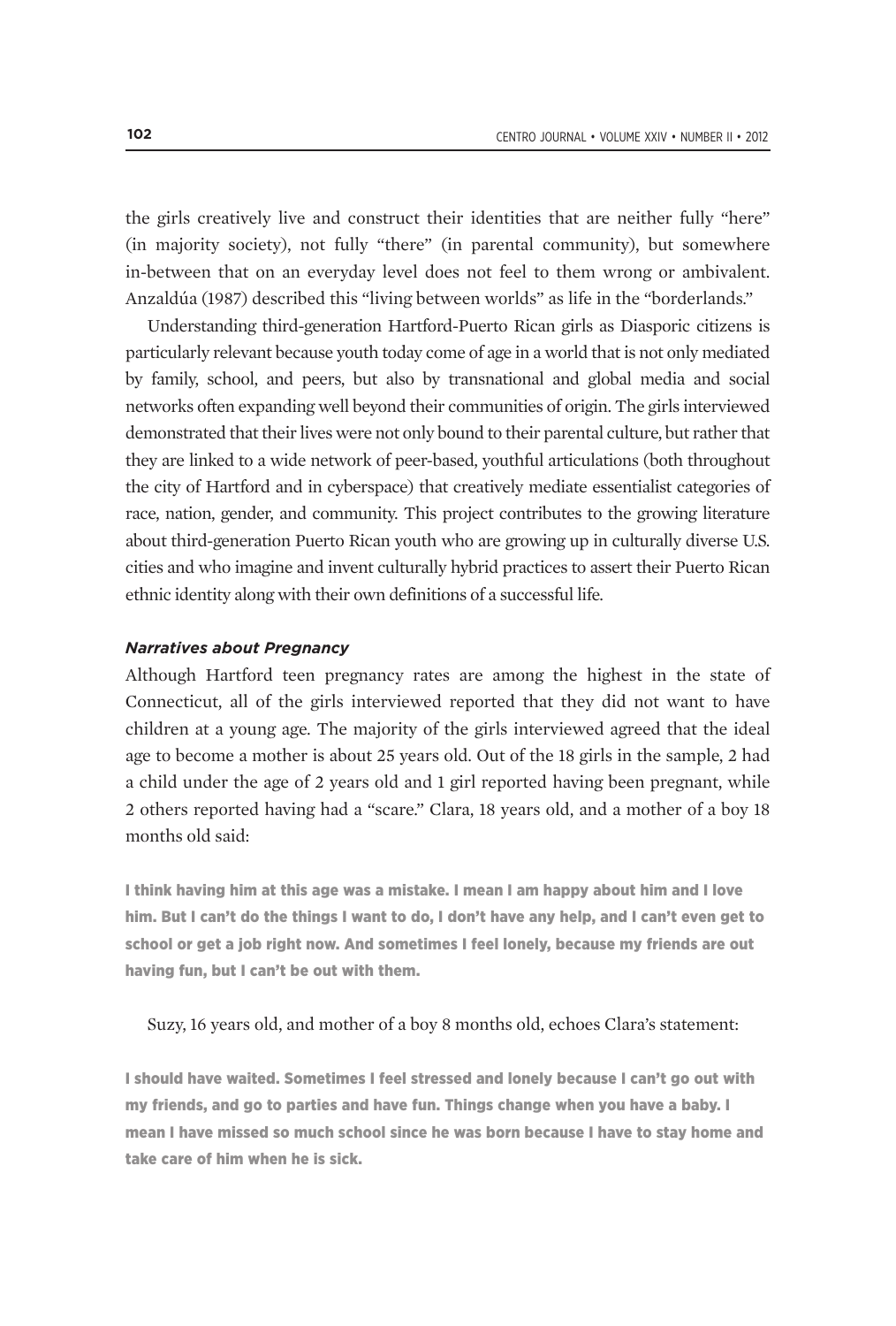Schooling has taken second place in both Clara and Suzy's lives, as they struggle to care for their babies with what they explain is limited paternal and grandmother support. They also report that they are the main caregivers for the babies, as their mothers and sisters are still child rearing as well, and are too busy. Although Clara and Suzy report some regret about having a baby at such young ages, previous studies have found that Puerto Ricans place a high value on motherhood (Leabeater and Way 2001). Diez and Mintry echo Suzy's remark (above) when they state that the "unanticipated demands of parenting were difficult to reconcile with school obligations. For example, participants had to care for their babies when they became sick, even at the cost of exceeding absenteeism limits" (2010: 705).

Destiny, 18, said, I would love to have a child, and someone to love and that loves me back, but right now I can't even take care of myself so I will wait until I have an apartment and a job." Betsy, 15 years old, said, "I want to have fun, go out to clubs, parties, and hang out with my friends. I think people should have babies when they are like 25 years old, when they have their lives together."

Even when they spoke of not wanting to have children at a young age, the majority of the girls who reported to be sexually active (n=12) also reported that their main method of contraception is the condom. When asked whether they would consider taking birth control pills, many responded that the "pill" has too many side effects and they do not feel comfortable taking it because "it is bad for you." Among those who reported to be sexually active (n=12), only 1 girl, a 15-year old, reported using more reliable birth control:

I was 13 when I lost my virginity, and I felt guilty and so I told my mom and she took me to the doctor to have me checked out for STD's and stuff, and that's when we decided that I would get the shot (Depo-Provera).

#### **Conclusion**

For the PRGS! participants, "success" is a multi-dimensional, cultural-bound phenomena that includes happiness, well-being, subjective life satisfaction, economic independence and stability, and being able to help one's family. Urban minority girls often struggle to balance the multiple domains of life that comprise success. For example, one important finding was the joint role of social support networks at various levels (family, extended, family, neighborhood, school) and their combined influences on shaping the girls' cultural models of success. Interactions between the different networks enhanced opportunities when there was convergence but created stress and potentially diminished success when they conflicted with one another.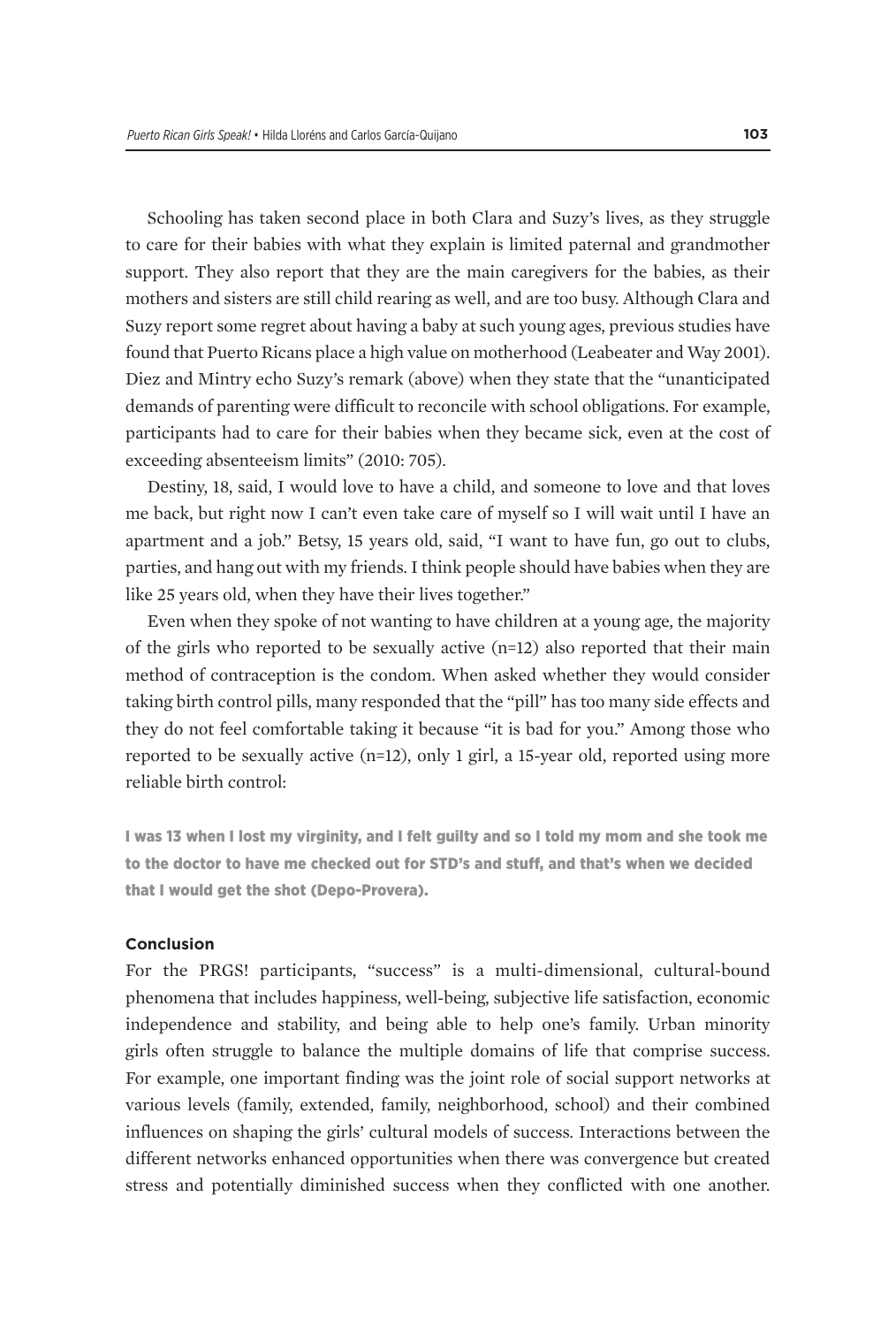Further research is needed to understand potential foci of convergence and conflict in cultural models of success that young Puerto Rican girls experience in order to identify possible effective strategies for intervention and guidance.

For Hartford-Puerto Rican girls, success is not necessarily related to material attainment (e.g., "buying nice things"), though they recognized that owning such "things" can help to make people feel happy. Similar to previous researchers, we also found that some of the girls' behaviors are discordant with their aspirations. For example, girls report wanting to go on to college and become professionals and yet they drop out of school, engage in unprotected sex, and/or get in trouble with the justice system.

Another key finding from our study reveals that this disjunction between aspirations and behavior is partly rooted in difficult life circumstances (e.g., economic instability, lack of parental support and/or problems within the family, health problems, and involvement with the justice system), which contribute to the girls' inability to take advantage of available opportunities and which ultimately stand in the way of realizing major life goals. While the girls are optimistic about their future, and speak clearly about their current life conditions, they are sometimes uncritical about the structural conditions that negatively affect their lives and that get in the way of achieving success.

This research represents a significant initial advance in understanding how U.S. Puerto Rican girls think about success and how this understanding affects their behavior and progress in life. However, we are the first to admit that we are only scratching the surface and that more research on this topic, with large samples and with comparable Puerto Rican and other Latino populations, is sorely needed. Further ethnographic, as well as longitudinal, research is needed to document how the girls' lives progress, and to fully understand what strategies might work in allowing them to achieve meaningful and healthy lives.

#### ACKNOWLEDGEMENTS

The *Puerto Rican Girls Speak!* research project was funded by grants from the Puerto Rican Research and Public Policy Iniative 2010 (Center for Puerto Rican Studies, CUNY), and a Community Action Grant (2010–11), from the American Association of University Women. The authors would like to thank the Harford-born, Puerto Rican girls who generously shared their life stories with us. We are indebted to the late Marlene Berg and to Dr. Jean J. Schensul for their unconditional support, encouragement, and valuable feedback. This project was also enriched by our youth co-researchers, Melissa Agosto and Emily Silva. Zulynette Morales and Elena Serrano provided important support in data collection and interview transcription. This article is dedicated to the loving memory of Marlene Berg, whose support made this project possible.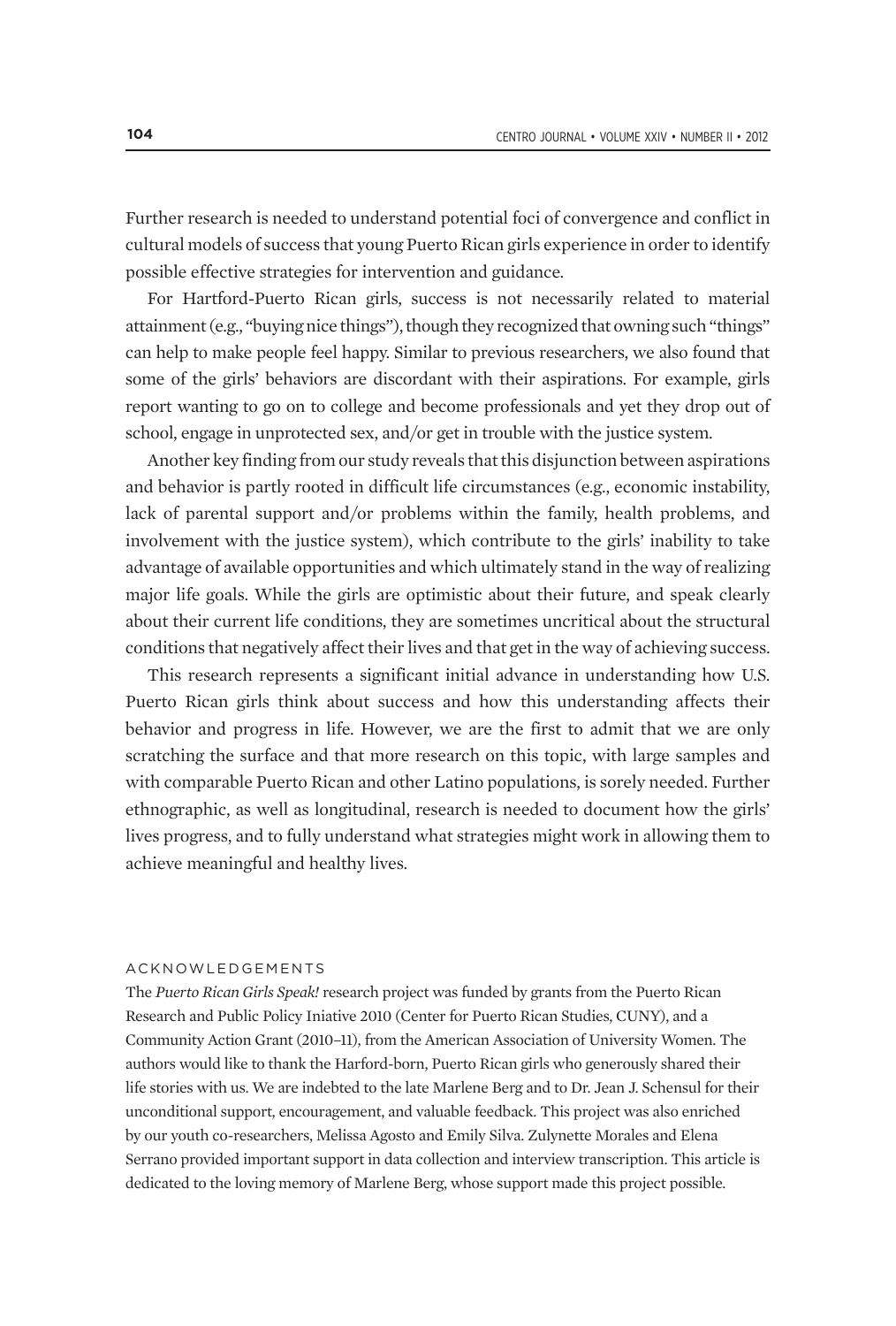#### NOTES

<sup>1</sup> To protect confidentiality, the names of all informants are pseudonyms.

2 Girls were given a \$10.00 incentive for each interview completed. Girls were able to earn a total of \$40.00 for completing all interviews. They also received a \$10.00 incentive for every girl they recruited and brought in to be interviewed.

3 Interview protocols were developed in conjunction with Hartford-youth, research scientists, as well as from a vast review of the literature of Puerto Rican/Latino adolescents in the US. The 4-interview protocol can be made available to interested researchers by contacting PRGS!'s project director (first author).

The girls used the term "guala" to refer to a "real" Puerto Rican person or someone who recently arrived from the island, who speaks mostly Spanish and "dresses as if it is always hot." When asked about the origin of the term, they could not explain where it came from "just something we say." At Urbandictionary.com, the term guala is defined, as among other things: "…usually a Puerto Rican or Dominican, who represent their culture every minute of their life."

#### **REFERENCES**

- American Association of University Women. 1992. *How Schools Shortchange Girls*. Washington, D.C.: American Association of University Women Foundation.
- Antrop-Gozález, René, William Vélez and Tómas Garrett. 2003. Where are the Academically Successful Puerto Rican Students? Five Success Factors of High-Achieving Puerto Rican High School Students. Julian Samora Research Institute, Working Paper No. 61.
- \_\_\_\_\_\_\_\_\_\_. 2004. Challenging the Academic (Mis)Categorization of Urban Youth: Building a Case for Puerto Rican High Achievers. *Multiple Voices for Ethnically Diverse Exceptional Learners* 7(2): 16–32.
- \_\_\_\_\_\_\_\_\_\_. 2007. Religion and High Academic Achievement in Puerto Rican High School Students. *Religion & Education* 34(1): 63–75.
- \_\_\_\_\_\_\_\_\_\_. 2008. Examining Familial-based Academic Success Factors in Urban High School Students: The Case of Puerto Rican Female High Achievers. *Marriage & Family Review* 43(1/2): 140–63.

Bauman, K. J., and N. L. Graf. 2003. Educational Attainment: 2000 U.S. Census Bureau. Accessed 9 September from http://www.census.gov/prod/2003pubs/c2kbr-24.pdf/.

- Berg, Marlene, Emil Coman and Jean J. Schensul. 2009. Youth Action Research for Prevention: A Multi-level Intervention Designed to Increase Efficacy and Empowerment among Urban Youth. *American Journal of Community Psychology* 43: 345–59.
- Bergad, Laird W. 2010. Puerto Ricans in the United States, 1900–2009: Demographic, Economic, and Social Aspects. Accessed from http://web.gc.cuny.edu/lastudies/.
- Blount, Ben G., and Lisa Gezon. 2003. Cultural Models of Water Issues in the Georgia Coast. Proceedings, Georgia Water Resources Conference, University of Georgia, April 23–4.
- Booker, Cara, et al. 2008. A Longitudinal Analysis of Stressful Life Events, Smoking Behaviors, and Gender Differences in a Multicultural Sample of Adolescents. *Substance Use & Misuse* 43(11): 1509–32.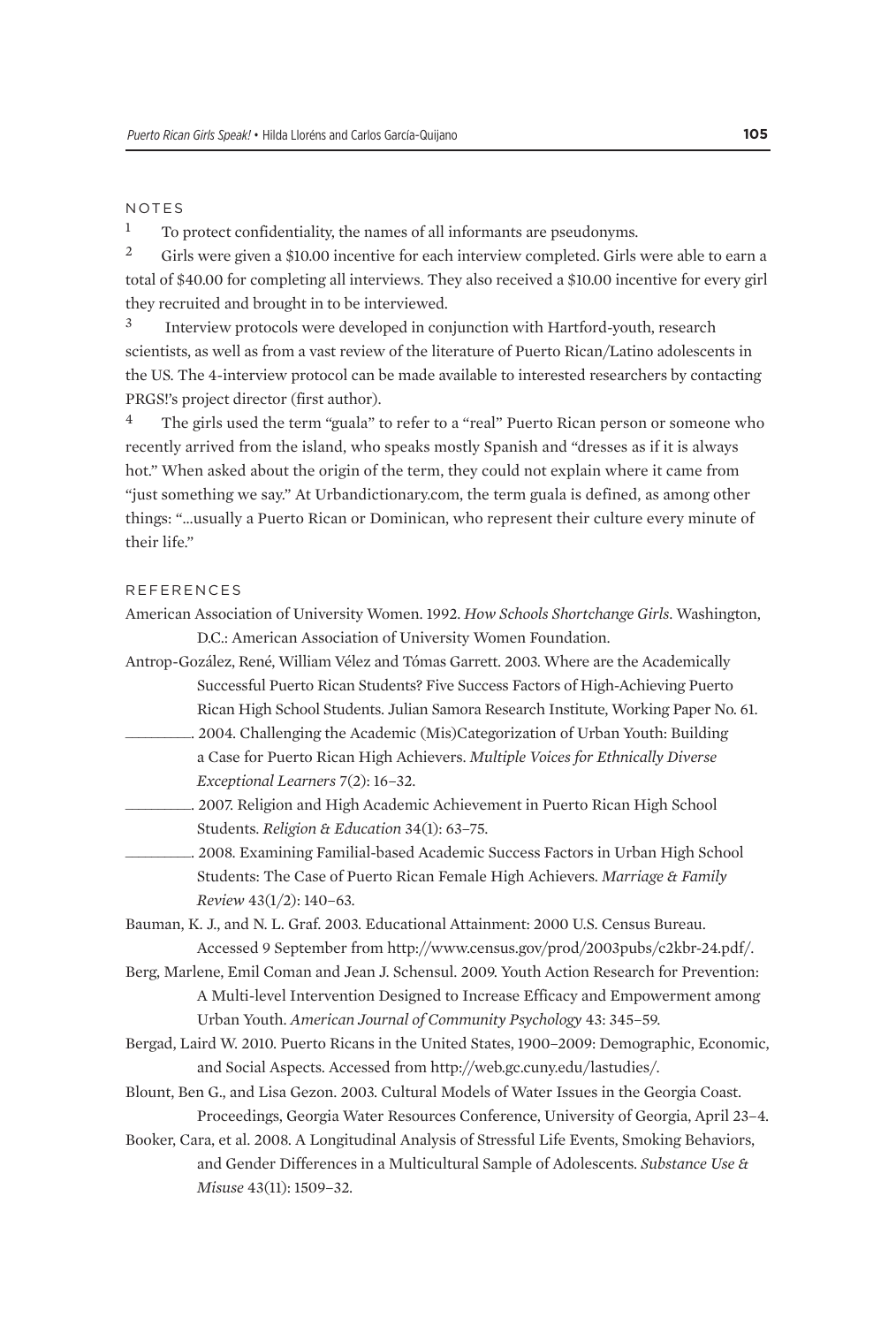Brubaker, Rogers. 2005. The "Diaspora" Diaspora. *Ethnic and Racial Studies* 28(1): 1–19.

- Cabrera, N. L., and A. M. Padilla. 2004. Entering and Succeeding in the "Culture of College": The Story of Two Mexican-heritage Students. *Hispanic Journal of Behavioral Sciences* 26(2): 152–70.
- Catalano, Richard F., et al. 2004. Positive Youth Development in the United States: Research Findings on Evaluations of Positive Youth Development Programs. *Annals of the American Academy of Political and Social Science* 591(1): 98–124.
- Collazo, Sonia G., Camille L. Ryan and Kurt J. Bauman. 2010. U.S. Census Bureau: Housing and Household Economic Statistics Division. Proceedings, Annual Meeting of the Population Association of America. Dallas, TX.
- Contreras, Josefina M., et al. 1999. Social Support and Adjustment among Puerto Rican Adolescent Mothers: The Moderating Effect of Acculturation. *Journal of Family Psychology* (13)2: 228–44.
- Cruz, José E. 1997. Decade of Change: Puerto Rican Politics in Hartford, Connecticut, 1969–1979. *Journal of American Ethnic History* (16)3: 45–80.
	- \_\_\_\_\_\_\_\_\_\_. 1998. *Identity and Power: Puerto Rican Politics and the Challenge of Ethnicity*. Philadelphia: Temple University Press.
- DeJaeghere, Joan G., and Kate S. McCleary. 2010. The Making of Mexican Migrant Youth Civic Identities: Transnational Spaces and Imaginaries. *Anthropology & Education Quaterly* 41(3): 228–44.
- Desmond, Matthew, and Ruth N. López Turley. 2009. The Role of *Familism* in Explaining the Hispanic-White College Application Gap. *Social Problems* 56(2): 311–34.
- Diez, Virginia, and Jayanthi Mistry. 2010. Early Childbearing and Educational Attainment among Mainland Puerto Rican Teens. *Journal of Adolescent Research* 25(5): 690–715.
- Dressler, William W. 2007. Cultural Consonance. In *Textbook of Cultural Psychiatry*, eds. Dinesh Bhugra and Kameldeep Bhui. 179–90. Cambridge: Cambridge University Press.
- Dryfoos, Joy G. 1997. The Prevalence of Problem Behaviors: Implications for Programs. In *Enhancing Children's Wellness. Healthy Children 2010. Issues in Children's and Families' Lives*, eds. Roger P. Weissberg et al. 17–46. Newbury Park, CA: Sage.
- Eccles, J., and J. A. Gootman, eds. 2002. *Community Programs to Promote Youth Development*. Washington, D.C.: National Academy Press.
- Farkas, George, et al. 1990. Cultural Resources and School success: Gender, Ethnicity, and Poverty Groups within an Urban School District. *American Sociological Review* 55(1): 127–42.

Flores-González, Nilda. 1999. Puerto Rican High Achievers: An Example of Ethnic and Academic Identity Compatibility. *Anthropology & Education Quarterly* 30(3): 343–62.

- \_\_\_\_\_\_\_\_\_\_. 2002 *School Kids/Street Kids: Identity Development in Latino Students*. New York: Teachers College Press.
- Fordham, Signithia. 1996. *Blacked Out: Dilemmas of Race, Identity, and Success at Capital High*. Chicago: The University of Chicago Press.
- Freeman, Howard, et al. 1981. Guatemalan and U.S. Concepts of Success and Failure. *Human Organization* 40(2): 140–5.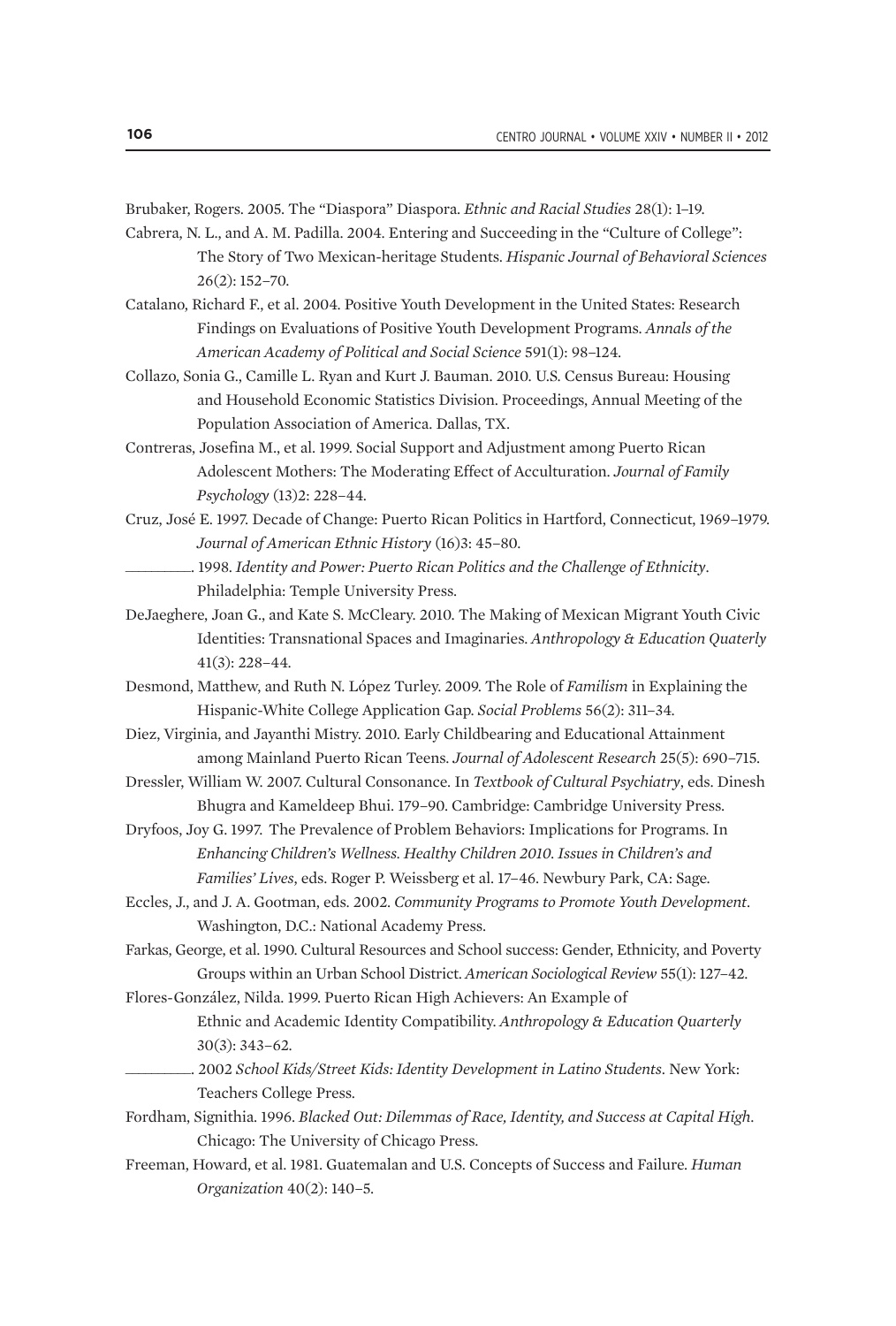- García-Quijano, Carlos G. 2006. Resisting Extinction: The Value of Local Ecological Knowledge for Small-scale Fisheries in Southeastern Puerto Rico. Ph.D. dissertation, University of Georgia.
	- \_\_\_\_\_\_\_\_\_\_. 2009. Managing Complexity: Ecological Knowledge and Success in Puerto Rican Small-scale Fisheries. *Human Organization* 68(1): 1–17.
- Garrett, Tomás, René Antrop-González and William Vélez. 2010. Examining the Success Factors of High-achieving Puerto Rican Male High School Students. *Roeper Review* 32(2): 106–15.
- Ginorio, A. and Huston, M. 1999. *Sí, se puede! Yes We Can: Latinas in School*. Washington, D.C.: American Association of University Women Educational Foundation.
- Glasser, Ruth. 1997. *Aqui me quedo: Puerto Ricans in Connecticut*. Hartford, CT: Connecticut Humanities Council.

Glazer, Nathan, and Daniel P. Moynihan. 1963. *Beyond the Melting Pot: The Negroes, Puerto Ricans, Jews, Italians and Irish of New York City*. Cambridge, MA: MIT Press.

- Hannerz, Ulf. 1969. *Soulside: Inquiries into Ghetto Culture and Community*. Chicago: The University of Chicago Press.
- Hidalgo, Nitza M. 2000. Puerto Rican Mothering Strategies: The Role of Mothers and Grandmothers in Promoting School Success. In *Puerto Rican Students in U.S. Schools*, ed. Sonia Nieto. 167–96. Mahwah, NJ: Lawrence Erlbaum Associates, Inc.
- Hine, C.Y. 1992. The Home Environment of Gifted Puerto Rican Children: Family Factors which Support High-Achievement. Proceedings, Third National Research Symposium on Limited English Proficient Student Issues: Focus on Middle and High School Issues, Washington, D.C..
- Holland, Dorothy, and Naomi Quinn. 1987. *Cultural Models in Language and Thought*. Cambridge: Cambridge University Press.
- Jasinski, J. L. 2000. Beyond High School: An Examination of Hispanic Educational Attainment. *Social Science Quarterly* 81(1): 276–90.
- Leadbeater, B.J.R., and N. Way. 2001. *Growing Up Fast: Transitions to Early Adulthood of Inner-City Adolescent Mothers*. Mahwah, NJ: Lawrence Erlbaum Associates, Inc.
- Lewis, Oscar. 1966. *La Vida: A Puerto Rican Family in the Culture of Poverty, San Juan and New York*. New York: Random House.
- Lukose, Ritty A. 2007. The Difference that Diaspora Makes: Thinking through the Anthropology of Immigrant Education in the United States. *Anthropology & Education Quarterly* 38(4): 405–18.
- Masten, Ann S., and J. Douglas Coatsworth. 1995. Competence, Resilience, and Psychopathology. In *Manual of Developmental Psychopathology*, ed. Dante Cicchetti. 715–52. New York: John Wiley and Sons.
- Nieto, Sonia. 1995. A History of the Education of Puerto Rican Students in U.S. Mainland School: "Losers," "Outsiders," "Leaders"? In *Handbook of Research on Multicultural Education*, eds. James Banks and Cherry McGee Banks. 388–411. New York: Macmillan.
	- \_\_\_\_\_\_\_\_\_\_. 2000. *Puerto Rican Students in U.S. Schools*. Mahwah, NJ: Lawrence Erlbaum Associates, Inc.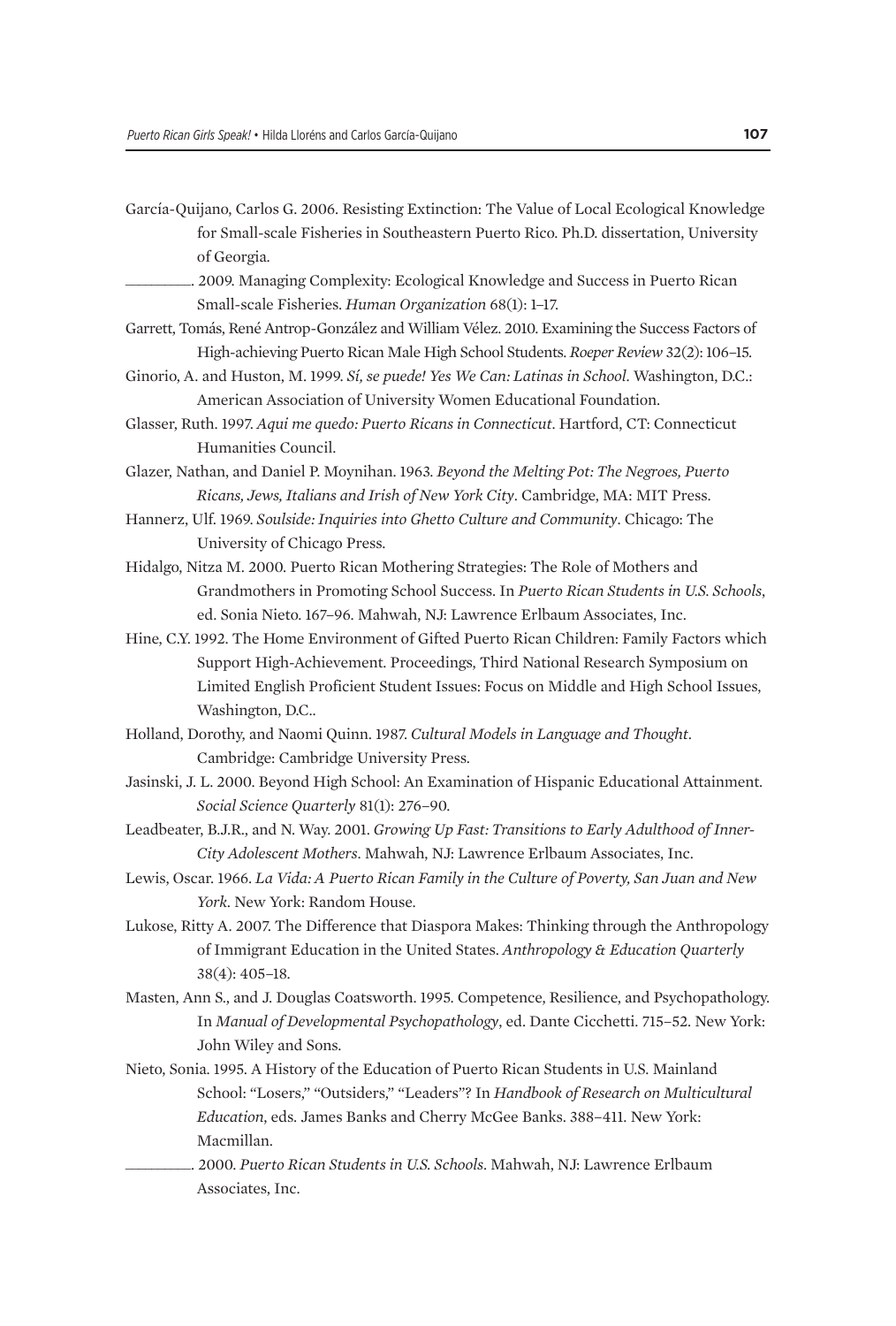- Nilofar, Sami. 2010. Student Perceptions of School and Family Socialization: Predictors of Adjustment in the Transition of an Early College Secondary School. Ph. D. dissertation, University of California, Berkeley.
- Ogbu, John U. 1974. *The Next Generation: An Ethnography of Education in an Urban Neighborhood*. New York: Academic Press.
- \_\_\_\_\_\_\_\_\_\_. 1978. *Minority Education and Caste: The American System in Cross-Cultural Perspective*. New York: Academic Press.
- \_\_\_\_\_\_\_\_\_\_. 1982. Cultural Discontinuities and Schooling. *Anthropology & Education Quarterly*  13(4): 290–307.

\_\_\_\_\_\_\_\_\_\_. 1987a. Variability in Minority Responses to Schooling: Non-Immigrants vs. Immigrants. In *Interpretive Ethnography of Education: At Home and Abroad*, eds. George Spindler and Louise Spindler. 225–78. Hillsdale, NJ: Lawrence Erlbaum Associates, Inc.

- \_\_\_\_\_\_\_\_\_\_. 1987b. Variability in Minority School Performance: A Problem in Search of an Explanation. *Anthropology & Education Quarterly* 18(4): 312–34.
- Pérez, Gina M. 2004. *The Near Northwest Side Story: Migration, Displacement, and Puerto Rican Families*. Berkeley: University of California Press.
- Pew Hispanic Center. 2009. *Between Two Worlds: How Young Latinos Come of Age in America*. Washington, D.C.: Pew Hispanic Center.
- Phan, Mai B., Nadine Blumer and Erin I. Demaiter. 2009. Helping Hands: Neighborhood Diversity, Deprivation, and Reciprocity of Support in Non-Kin Networks. *Journal of Social and Personal Relationships* 26(6–7): 899–918.
- Phillin, Fellin. 1998. Development of Capital in Poor, Inner-city Neighborhoods. *Journal of Community Practice* 5(3):87–98.
- Pittman, K. J., and W. E. Fleming. 1991. A New Vision: Promoting Youth Development. Written transcript of a live testimony by Karen J. Pittman given before The House Select Committee on Children, Youth, and Families. Washington, D.C.: Center for Youth Development and Policy Research.
- Ramos-Zayas, Ana Y. 2003. *National Performances: The Politics of Class, Race and Space in Puerto Rican Chicago*. Chicago: The University of Chicago Press.
- Reis, Sally M., et al. 1995. Case Studies of Talented Students Who Achieve and Underachieve in an Urban High School. The National Research Center on the Gifted and Talented, University of Connecticut, Storrs, CT.
- Richards, Patricia, and Bryan Roberts. 1998. Social Networks, Social Capital, Popular Organizations, and Urban Poverty: A Research Note. Paper presented at ALOP [spell out?] and the World Bank Seminar on Urban Poverty. Rio de Janeiro. 14–16 May.
- Rolón, Carmen. 2000. Puerto Rican Female Narratives about Self, School, and Success. In *Puerto Rican Students in U.S. Schools*, ed. Sonia Nieto. 141–65. Mahwah, NJ: Lawrence Erlbaum Associates, Inc.
- Rolón Dow, Rosalie. 2007. Passing Time: An Exploration of School Engagement among Puerto Rican Girls. *The Urban Review* 39(3): 349–72.